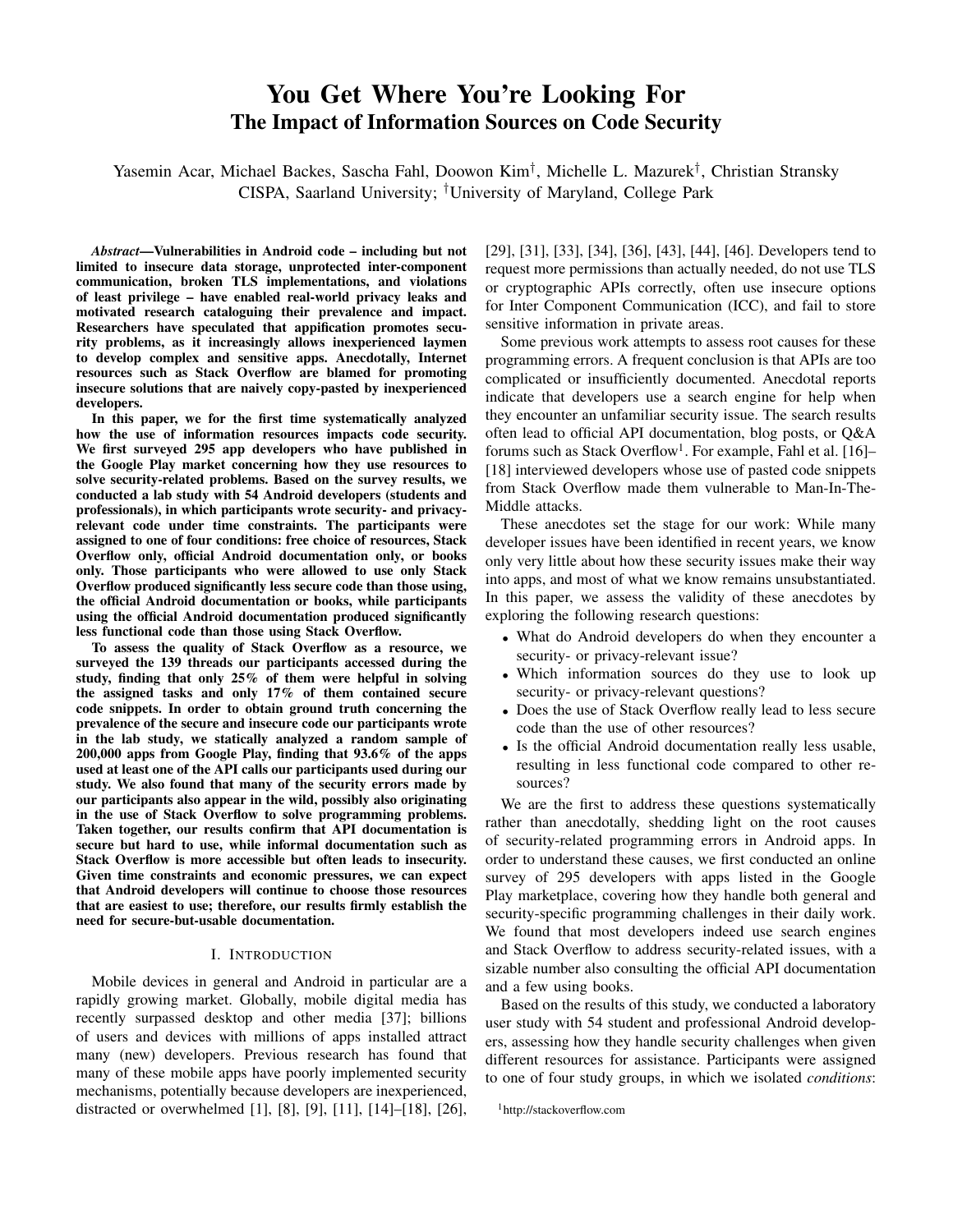free choice of resources, Stack Overflow only, official Android documentation only, and books only. Each participant was asked to complete four programming tasks that were drawn from common errors identified in previous work: A secure networking task, a secure storage task, an ICC task, and a least permissions task. We analyzed the correctness and security of the participants' code for each task as well as how they employ the resources we permitted them to use. Our results validate the prior anecdotal evidence: Participants using Stack Overflow were more likely to be functionally correct, but less likely to come up with a secure solution than participants in other study conditions.

To place these results in context, we also surveyed the quality of Stack Overflow Q&As. We first analyze the relevance and security implications of the 139 Stack Overflow threads accessed by our subjects. We found that many of the threads contain insecure code snippets, and that those threads are equally as popular as threads with only secure snippets.

To establish ground truth, we also apply static analysis to a random sample of 200,000 free apps from the Google Play market in order to investigate if the code written in the context of our laboratory study can be found in the wild. We find that our programming tasks were highly representative for the typical Android programmer, as 93.6% of all apps we analyzed used at least one of the API calls our participants generated during the study. Our analysis also finds that many of the security errors made by our participants when using these APIs also appear in the wild. For example, most of the custom hostname verifier implementations we found in realworld apps implement insecure hostname verification, which is also true for the code written by our participants.

Taken together, our results confirm an important problem: Official API documentation is secure but hard to use, while informal documentation such as Stack Overflow is more accessible but often leads to insecurity. Interestingly, books (the only paid resource) perform well both for security and functionality. However, they are rarely used (in our study, one free choice participant used a book). Given time constraints and economic pressures, we can expect that Android developers will continue to choose those resources that appear easiest to use; therefore, our results firmly establish the need for secure-but-usable documentation.

The rest of this paper proceeds as follows: In Section [II](#page-1-0) we review related work. Section [III](#page-2-0) describes our online survey of Android developers who have published in the Play market, Section [IV](#page-4-0) describes the design of our laboratory study, and Section [V](#page-6-0) reports its results. In Section [VI](#page-11-0) we present our analysis of Stack Overflow posts and in Section [VII](#page-11-1) we present the ground truth from our static code analysis. Section [VIII](#page-13-0) discusses some limitations of our work. Finally, in Section [IX](#page-14-1) we discuss our results and conclude.

## II. RELATED WORK

<span id="page-1-0"></span>In this section, we discuss related work in three key areas: Security and privacy flaws in otherwise benign mobile apps, efforts to understand how mobile developers make securityand privacy-relevant decisions and prior research exploring online Q&A resources such as StackOverflow.

Security Flaws in Mobile Apps. Many researchers attempted to measure the incidence of security flaws in otherwise benign mobile apps. Fahl et al. found that 8% of 13,500 popular, free Android apps contained misconfigured TLS code vulnerable to Man-In-The-Middle attacks [\[16\]](#page-15-14). Common problems included accepting all certificates without verifying their validity and not checking whether the name of the server currently being accessed matches the hostname specified on the certificate it provides. In follow-up work, the same research team extended their analysis to iOS and found similar results: Using a Man-In-The-Middle attack, they were able to extract sensitive data from 20% of the apps [\[18\]](#page-15-5). Another examination of TLS code, this time in non-browser software more generally, found similar flaws in many Android and iOS applications and libraries [\[20\]](#page-15-15). In more recent work, Onwuzurike and De Cristofaro found that the same problems remain prevalent several years later, even in apps with more than 10 million downloads [\[30\]](#page-15-16). Oltrogge et al. [\[29\]](#page-15-7) investigated the applicability of certificate pinning in Android apps. They came to the conclusion that pinning was not as widely applicable as commonly believed. However, there was still a huge gap between developers who actually implement pinning and apps that could use pinning.

Egele et al. examined the use of cryptography – including block ciphers and message authentication codes – in Android applications and found more than 10,000 apps misusing cryptographic primitives in insecure ways [\[11\]](#page-15-3). Examples included using constant keys and salts, using non-random seeds and initialization vectors, and using insecure modes for block ciphers.

Many problems also exist with the use and misuse of app permissions, device identifiers, and inter-application communication. Enck et al. analyzed 1,100 free Android apps and reported widespread issues, including the use of fine-grained location information in potentially unexpected ways, using device IDs for fingerprinting and tracking (in concert with personal identifiable information (PII) and account registration), and transmitting device and location in plaintext [\[14\]](#page-15-4). Chin et al. characterized errors in inter-application communications (*intents*) that can lead to interception of private data, service hijacking, and control-flow attacks [\[9\]](#page-15-2). Felt et al. [\[33\]](#page-15-9) analyzed how app developers use permissions and report that many request unnecessary permissions. The authors identify incomplete documentation for developers as one major root cause of this problem. Work by Poeplau et al. reported that almost 10% of analyzed apps load code via insecure channels (e.g., http or the SD card), which can allow attackers to inject malicious code into benign apps in order to steal data or create malware [\[31\]](#page-15-8).

Enck et al. [\[13\]](#page-15-17) presented TaintDroid – a tool that applies dynamic taint tracking to reveal how apps actually use permission-protected data. They uncovered a number of questionable privacy practices in apps and motivated enhancements to Android's original permission system and access control on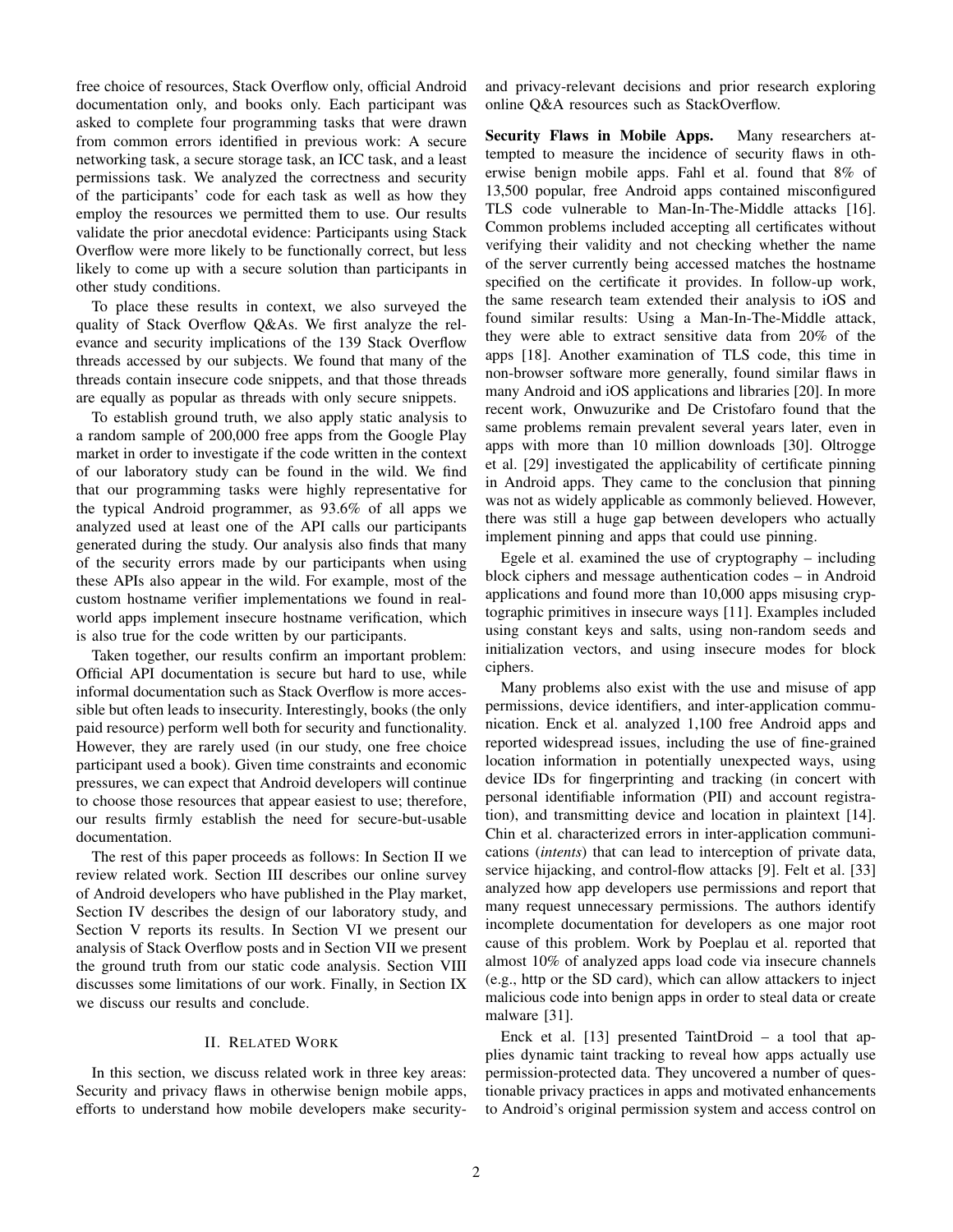inter-component communication.

In this paper, we consider how the information sources developers use contribute to these kinds of errors and problems.

Understanding Developers. Many of the flaws discussed above arose from developer mistakes and misunderstandings. In interviews with developers who made mistakes in TLS code, Fahl et al. found that problems arose from several sources, including developers who disabled TLS functionality during testing and never re-enabled it, developers who did not understand the purpose of TLS or the possible threat scenarios, and problems with default configurations in frameworks and libraries [\[18\]](#page-15-5). Georgiev et al. also reported that confusion about the many parameters, options, and defaults of TLS libraries contributed to developer errors [\[20\]](#page-15-15). Both papers noted that developer forums such as Stack Overflow contained many suggestions for avoiding TLS-related error messages by disabling TLS features, without warning about the potential security consequences. Many developers use these resources to solve security- and privacy-related problems [\[3\]](#page-15-18). Similarly, Egele et al. discussed how poor default configurations and confusing APIs, along with insufficient documentation, may contribute to errors using cryptographic primitives [\[11\]](#page-15-3).

In a non-mobile context, Leon et al. found that many popular websites used invalid or misleading P3P compact policies, which are tokens used to summarize a website's privacy policy for automated parsing [\[24\]](#page-15-19). Their manual analysis suggested that while many mistakes likely resulted from developer error, others resulted from attempts to avoid Internet Explorer's cookie filtering mechanism, and appeared to rely on suggestions from forums like Stack Overflow for avoiding this filtering. While these works on TLS and compact policies observed problems related to Stack Overflow and similar sites, our work uses a controlled experiment to compare the impact of different information sources.

Other flaws, particularly those related to privacy, are caused when developers do not sufficiently consider the implications of their decisions. In interviews with mobile developers from companies of various sizes, Balebako et al. found that privacy policies are not considered important and that privacy concerns are frequently outweighed by concerns about revenue, time to market, and the potential for any data that can be collected to someday be useful [\[2\]](#page-15-20). In a follow-up survey, the same authors found that many developers are not aware of the privacy or security implications of third-party advertising and analytics libraries they use [\[3\]](#page-15-18). These findings provide valuable insight into developers' perspectives; our work extends these perspectives with empirical observation of developer behavior.

Other researchers considered how to improve developers' decision making. Jain and Lindqvist propose a new locationrequest API designed to promote privacy-preserving choices by developers [\[21\]](#page-15-21). Fahl et al. suggested providing TLS as a service within a mobile OS that supports a separate development mode [\[18\]](#page-15-5). Similarly, Onwuzurike and De Cristofaro provided a code snippet for correctly using self-signed certificates during development but not production [\[30\]](#page-15-16). Our work extends Jain and Lindqvist's methodology to empirically evaluate developers' decisions.

Collectively, these findings suggest that helping wellmeaning mobile developers to make better security- and privacy-relevant decisions could have a large impact on the overall mobile ecosystem. In this paper, we expand on these findings by using a controlled lab study to quantify how documentary resources impact security and privacy outcomes.

Exploring Online Q&A Resources. The software engineering and machine learning communities explored how developers interact with Stack Overflow and other Q&A sites. Much of this research focused on what types of questions are asked, which are most likely to be answered, and who does the asking and answering [\[5\]](#page-15-22), [\[6\]](#page-15-23), [\[27\]](#page-15-24), [\[38\]](#page-15-25)–[\[40\]](#page-15-26).

Other research considered the quality of questions and answers available on Q&A sites – including general sites not specifically targeting programming [\[4\]](#page-15-27), [\[22\]](#page-15-28), [\[32\]](#page-15-29). These works are generally intended to support automated identification and pruning of low-quality content. In contrast to the studies described above, our work does not describe or measure broad trends in how Stack Overflow is used; nor do we consider how to automatically classify content. Instead, we directly consider how existing Stack Overflow content affects the outputs of developers who rely on it.

Others have analyzed Q&A sites specifically in the context of mobile development. Linares-Vásquez et al. investigated how changes to Android APIs trigger activities on Stack Overflow and found that the frequency of questions increases when Android APIs change, particular in the case of method updates [\[25\]](#page-15-30). In two related works, Wang et al. mined Stack Overflow posts to identify mobile APIs (Android and iOS) that frequently give developers trouble. They proposed that this data can be used both to improve documentation for these "hotspots" and to help API providers improve the design of their APIs to better support developer needs [\[41\]](#page-15-31), [\[42\]](#page-15-32). In a similar vein, Nadi et al. analyze Stack Overflow posts to identify difficulties that developers commonly have with Java cryptography APIs [\[28\]](#page-15-33). While these works used Stack Overflow to identify trouble spots within APIs, we instead start from known trouble spots in security and privacy and measure how information sources, including Stack Overflow, directly affect the code developers write.

# III. SURVEY OF ANDROID DEVELOPERS

<span id="page-2-0"></span>To understand the challenges app developers face during the implementation of security-critical app components, we conducted an online survey of Android developers covering their experience, their programming habits, and the resources they use. Results from this survey helped motivate the design of our lab experiment (Section [IV\)](#page-4-0). In this section, we briefly discuss the design of this survey as well as the results. The online study was approved by the University of Maryland Institutional Review Board.

We collected a random sample of 50,000 email addresses of Android application developers listed in Google Play (the official Android application market). We emailed these developers, introducing ourselves and asking them to take our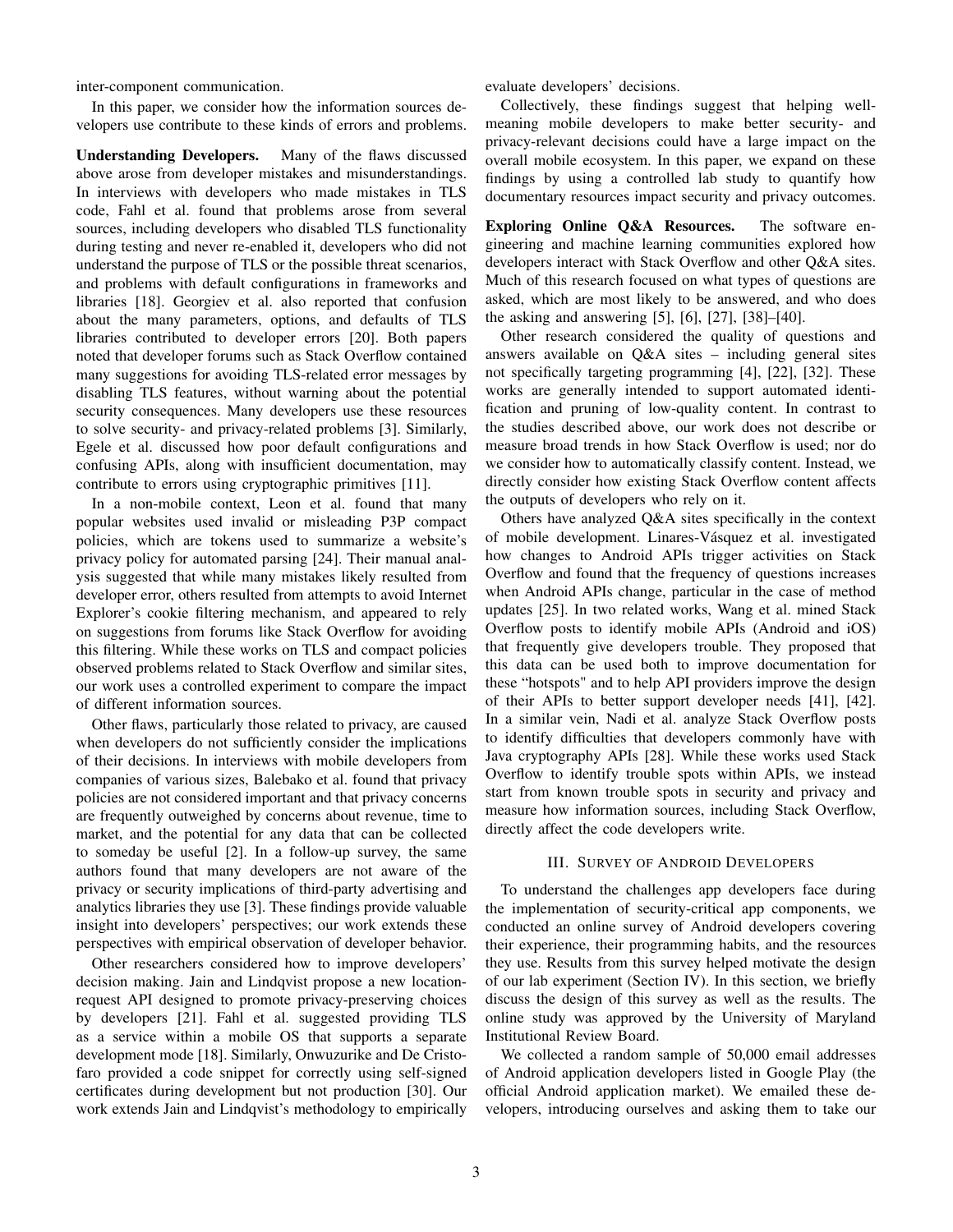

Fig. 1. How long participants in our online survey have been developing software, both in general and specifically for Android.

online survey. A total of 302 people completed the survey between April 2015 and October 2015. Seven participants were removed for providing answers that were nonsensical, profane, or not in English. Results are presented for the remaining 295.

Education and Experience. Most participants (91.2%, 269) had been developing software for more than two years; 63.1% (186) had been developing Android apps specifically for more than two years, as shown in Figure [1.](#page-3-0) About half of them (48.7%, 147) had developed between two and five apps; however, 73.5% (218) of all participants reported that they do not develop Android apps as their primary job.

Almost half of the participants had formally studied programming at the undergraduate (27.8%, 82) or graduate level (18.6%, 55). Most of the remaining developers reported being self-taught (41.2%, 121). Most participants had never taken any classes or training related specifically to Android programming (81.3%, 239) or to computer or information security (56.6%, 167).

As we discuss in Section [V-A,](#page-6-1) these demographics have some similarity with our lab study participants; however, survey participants as a whole reported less formal education than lab participants.

Security and Permissions. We also asked participants about three security-related issues they might have encountered during app development: HTTPS/TLS, encryption, and Android permissions. These results provide some context for the security tasks used in our lab study.

About half of the developers (144) said that their Android app(s) use HTTPS to secure network connections; of those, 80.6% (116) had looked up information on HTTPS- or TLSrelated topics at least once, but only 11.1% (16) did so more frequently than once per month. The most popular resources among these 116 were Stack Overflow (43.1%, 50) and a search engine such as Google (37.1%, 43); only 8.6% (10) mentioned the official Android documentation. Interestingly, a few (2.6%, 3) mentioned asking for help from certificationrelated companies such as certificate vendors or hosting companies. A large majority of respondents (78.4%, 91) said they did not handle HTTPS or certificate problems differently from

<span id="page-3-0"></span>

<span id="page-3-1"></span>Fig. 2. Highlights of resource questions from our online developer survey. How many participants work on apps that include encryption or HTTPS (top), how often participants look up information when solving general programming problems or security-related Android problems (middle), how many participants mentioned using each of the most popular resources for solving general programming problems or security-related Android problems (bottom).

other problems.

Fewer participants (25.1%, 74) had used encryption to store files. Of these, almost all (90.5%, 67) had looked up encryption-related topics at least once, but again the vast majority did so once a month or less (82.1%, 55). The primary sources were once again search engines (mentioned by 31 participants, 46.3%) and Stack Overflow (28.4%, 19). Six of the 67 (9.0%) mentioned the official Android documentation, and two (3.0%) mentioned books. As with HTTPS, the majority (58, 86.6%) solved encryption problems similarly to other problems.

Responses to questions about Android permissions were somewhat different. As with HTTPS and encryption, most (74.9%, 221) reported they had looked up permissions information at least once, and a large majority of them did so once per month or less (84.2%, 186). However, participants who had looked up permission information favored official documentation (41.2%, 91) over search engines (29.0%, 64) or Stack Overflow (30.3%, 67) on that topic. One participant wrote that "[I] don't have to Google. [I] go directly to Android developer resource" for authoritative information.

Development Resources More Generally. We also asked (free response) about the resources participants use when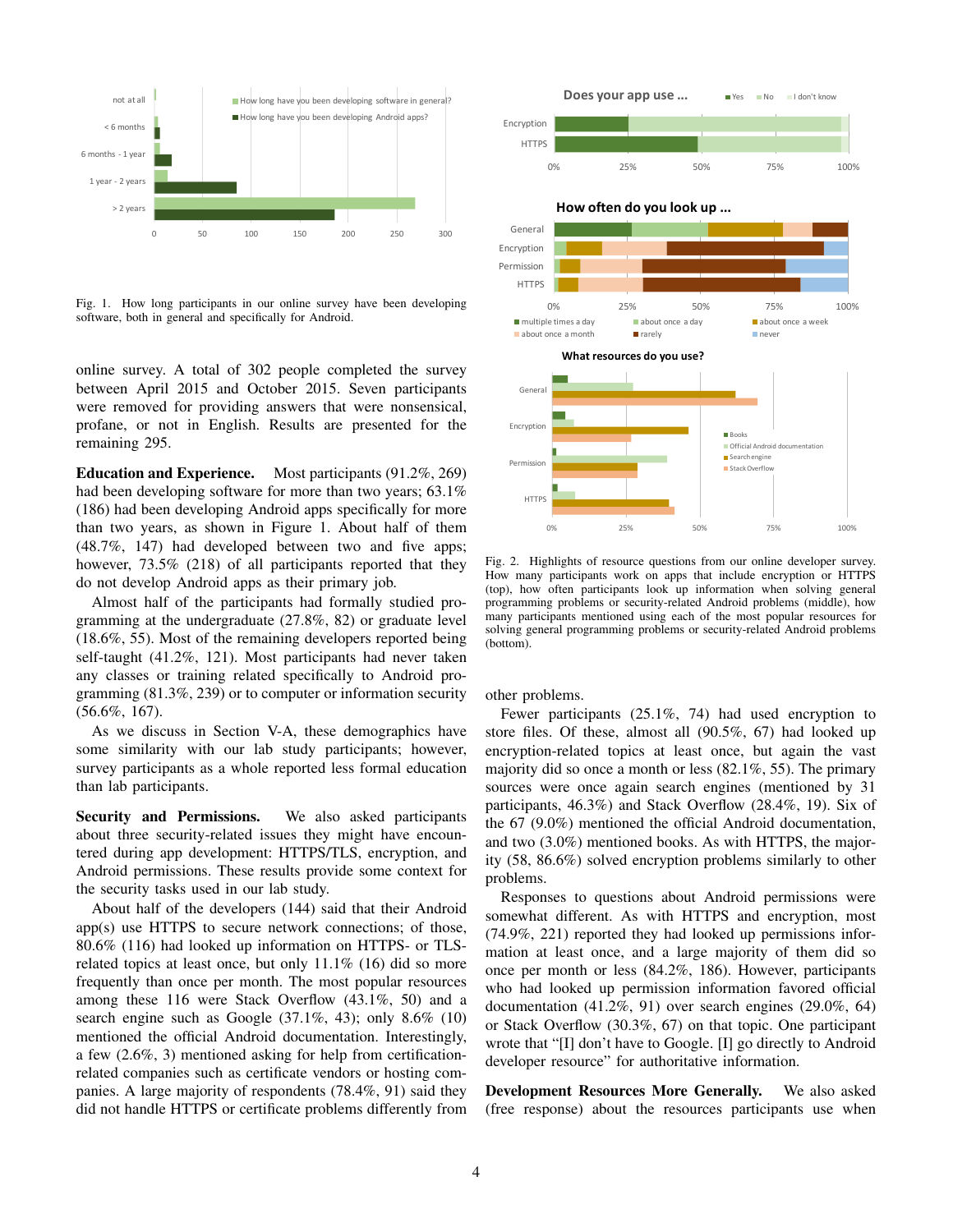they encounter programming problems in general. The results are similar to those for security-specific problems. Large majorities mentioned Stack Overflow (69.5%, 205) and a search engine (62.0%, 183). Although this question did not specifically mention Android programming, 27.5% (81) also mentioned official Android documentation, including APIs and best practices guides.

In a separate question, we asked how frequently participants use any resources when programming for Android. More than half (52.2%, 154) reported looking up Android programming information at least once per day and another 25.4% said at least once per week. Among 35 participants (11.9%) who selected "rarely," 11 (31.4%) explicitly mentioned that while they rarely looked things up now, they had used resources or documentations for help many times a day when they were working on Android projects.

Figure [2](#page-3-1) illustrates how participants used resources, both for security-related tasks and in general.

Discussion. Overall, these results indicate that many Android developers must deal with security or privacy issues periodically, but do not handle them consistently enough to become experts. This suggests that the quality of documentation is especially critical for these topics. Stack Overflow (and more generally, online search) is the default resource for certificate or encryption problems, as well as programming problems more generally. Permissions, however—perhaps because they are Android-specific and closely associated with the platform itself—are more frequently referenced from the official documentation. These findings validate both the need to understand the impact of the resources on security and privacy decisions generally, and our choice to compare Stack Overflow and the official documentation more specifically.

## IV. ANDROID DEVELOPER STUDY

<span id="page-4-0"></span>To examine how the resources developers access affect their security and privacy decision-making, we conducted a between-subjects laboratory study. We provided a skeleton Android app and asked participants to complete four programming tasks based on the skeleton, encompassing the storage of data, the use of HTTPS, the use of ICC and the use of permissions. Each participant was assigned to one of four conditions governing what resources they were allowed to access. We examined the resulting code for functional correctness as well as for security- or privacy-relevant decisions; we also used a think-aloud protocol and an exit interview to further examine how participants used resources and how this affected their programming.

The lab study was also approved by the University of Maryland Institutional Review Board.

# *A. Recruitment*

We recruited participants who had taken at least one course in Android development or developed professionally or as a hobby for at least one year. Initially, participants were also asked to complete a short programming task to demonstrate competence with Android development. After receiving feedback that the qualification task required too great

a time commitment for prospective participants, we instead required participants to correctly answer at least three of five multiple choice questions testing basic Android development knowledge. The bar for qualification was intentionally set low, as we wanted to compare the impact of programming resources for developers with different expertise levels. In addition, the usefulness of our results partially depended on our participants needing to look things up during the programming process.

Participants were recruited in and around one major city in the U.S., as well as in two university towns in Germany. We recruited participants by emailing undergraduate and graduate students (in computer science in general and specifically those who had taken mobile development courses), as well as by placing ads on Craigslist, emailing local hacker and developer groups, and using developer-specific websites such as meetup.com. Prospective participants who qualified were invited to complete the study at a university campus or at another public place (library, coffee shop) of their choice. No mention of security or privacy was made during recruitment. Participants were compensated with \$30 in the U.S. or an  $\in$ 18 gift card in Germany.

# *B. Conditions and study setup*

Participants were assigned round-robin to one of four conditions, as follows:

**Official Only (official).** Participants were only allowed to access websites within the official Android documentation <sup>[2](#page-4-1)</sup>.

Stack Overflow Only (SO). Participants were only allowed to access questions and answers within Stack Overflow, a popular crowd-sourced resource for asking and answering questions about programming in a variety of contexts.

Book Only (book). Participants were only allowed to use two books: Pro Android 4 [\[23\]](#page-15-34) and Android Security Internals [\[12\]](#page-15-35). Participants were provided access to the PDF versions of the books, enabling text searching as well as use of indices and tables of contents.

Free Choice (free). Participants were allowed to use any web resources of their choice, and were also offered access to the two books used in condition book.

Conditions official and SO were enforced using whitelist-chrome<sup>[3](#page-4-2)</sup>, a Chrome browser plugin for limiting web access.

Participants were provided with AndroidStudio, pre-loaded with our skeleton app, and a software Android phone emulator. The skeleton app, which was designed to reduce participants' workload and simplify the programming tasks, was introduced as a location-tracking tool that would help users keep track of how much time they spent in various locations (at home, at work, etc.) each day.

After a brief introduction to the study and the skeleton app, participants were given four programming tasks in random order (detailed below), with approximately 20-30 minutes to

<span id="page-4-1"></span><sup>2</sup> cf. <http://developer.android.com>

<span id="page-4-2"></span><sup>3</sup>https://github.com/unindented/whitelist-chrome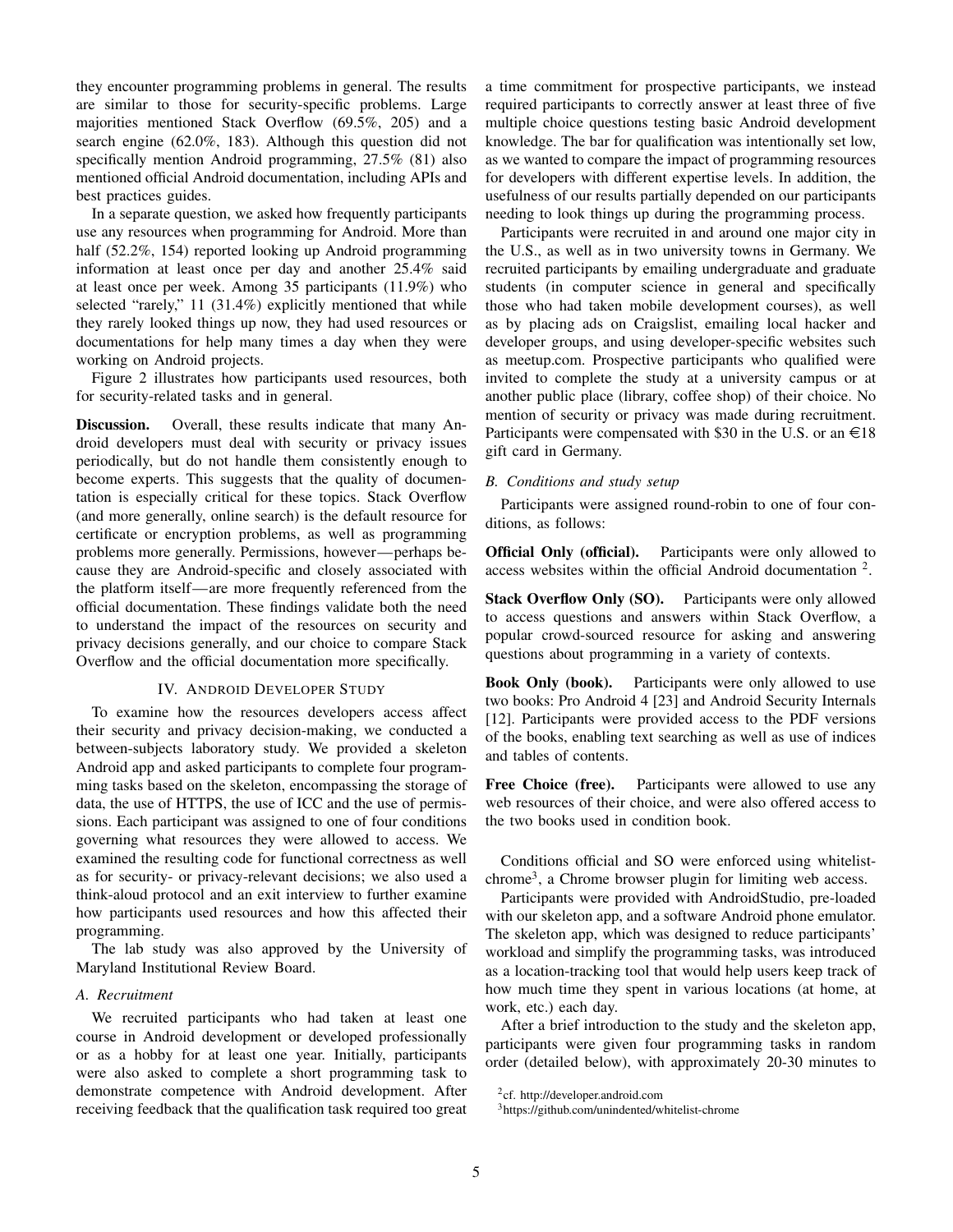complete each. (The first task was allowed to run longer as participants became acquainted with the skeleton app.) While the short time limit impeded some participants' performance, it also simulated the pressure of writing code on tight deadlines that many app developers face.

Security and privacy were not mentioned during the introduction to the study and skeleton app or in the directions for each task (the HTTPS task and password task do inherently imply some reference to security). We deliberately minimized security priming to account for the fact that security and privacy are generally secondary tasks compared to basic app functionality [\[2\]](#page-15-20), [\[10\]](#page-15-36), [\[18\]](#page-15-5), [\[19\]](#page-15-37). Instead, we focus on whether developers – who in real-world scenarios may or may not be explicitly considering security – find and implement secure approaches. This is in line with prior studies examining security and privacy decisionmaking by developers, such as one by Jain and Lindqvist [\[21\]](#page-15-21).

# <span id="page-5-1"></span>*C. The Tasks*

Each participant was assigned the same four tasks, but in a random order. We took care to implement baseline functionality so that the tasks could be done in any order and so that remaining tasks would still work, even if a previous task had not been successfully completed.

Drawing on related work (as discussed in Section [II\)](#page-1-0), we selected four general areas that typically result in security or privacy errors on Android: (1) Mistakes in TLS and cryptographic API handling; (2) storing sensitive user data insecurely, such that it can be accessed by other (unauthorized) apps; (3) using inter-component communications (ICC) in a way that violates least privilege principles; and (4) requesting unneeded permissions. We designed four tasks, detailed below, to exercise these areas respectively.

Secure Networking Task. This task addressed correct usage of HTTPS and TLS in the presence of X.509 certificate errors. The skeleton app connected to a website via HTTP; participants were asked to convert the connection to HTTPS. This required making a minor adjustment to the connection object. More interestingly, we created a certificate for secure.locationtracker.org (a server we configured specifically for this study), but the participant was requested to connect to locationtracker.org, and a matching DNS entry for secure.locationtracker.org did not exist. As a result, participants received a HostnameVerifier exception indicating the certificate name and domain were mismatched. Secure solutions would include creating a custom HostnameVerifier to handle this case or pinning the certificate (although we expected pinning to be too time-consuming for most participants to implement in the study)  $4$ . We also accepted a participant arguing that the location tracker app should obtain a correct X.509 certificate rather than working around the problem as a secure solution. Insecure solutions that allow a connection to be established include using a HostnameVerifier that accepts all hostnames, or simply accepting all certificates without validation.

ICC Task. This task addressed secure inter-component communication. Participants were asked to modify a service within the skeleton app, in order to make the service callable by other apps. However, participants were asked to limit this access to apps created by the same developer. To accomplish this, participants needed to modify the Android Manifest. An insecure solution would expose the service to be called by any app; this could happen by setting the flag android:exported to true or by declaring intent filters, which set the exported flag to true by default. A secure solution for this task is to define an own permission with protection level 'signature' or 'signatureOrSystem' and assign it as required for the service. A second possible secure solution is to use a sharedUserId among all apps from the same developer, which allows the apps to share resources.

Secure Storage Task. This task focused on secure storage of the user's login ID and password for the remote server. The skeleton app contained empty store and load functions for the participant to fill in; the directions asked the participant to store the credentials persistently and locally on the device. A secure solution would be to limit access only to this app, for example using Android's shared preferences API in private mode. An insecure solution would make the data accessible to third parties, for example by storing it world-readable on the SD card.

Least Permissions Task. In this task, participants were asked to add functionality to dial a hard-coded customer support telephone number. The skeleton app contained a nonfunctional call button, to which the dialing functionality was to be applied. To solve this problem, the participant needed to use an intent to open the phone's dialing app. One option is to use the ACTION\_DIAL intent, which requires no permissions; it opens the phone's dialer with a preset number but requires the user to actively initiate the call. Another option is to use the ACTION\_CALL intent, which initiates the call automatically but requires the CALL\_PHONE permission. We consider the second solution less appropriate because it requires unnecessary permissions, violating the principle of least privilege.

# *D. Exit Interview*

After completing each task (or running out of time), participants were given a short exit interview about their experience. Using a five-point Likert scale, we asked whether each task was fun, difficult, and whether the participant was confident they got the right answer. We also asked whether the documentation and resources participants had access to were easy to use, helpful, and correct. We asked free-response questions about whether the participant had used that documentation source before and how they felt the documentation restriction (where applicable) and time crunch affected their performance. We also asked whether and how participants had considered security or privacy during each task. Finally, we asked a series

<span id="page-5-0"></span><sup>&</sup>lt;sup>4</sup>Implementing it correctly requires inspecting the server's certificate and using a third-party tool such as the OpenSSL command-line client to generate the pinning information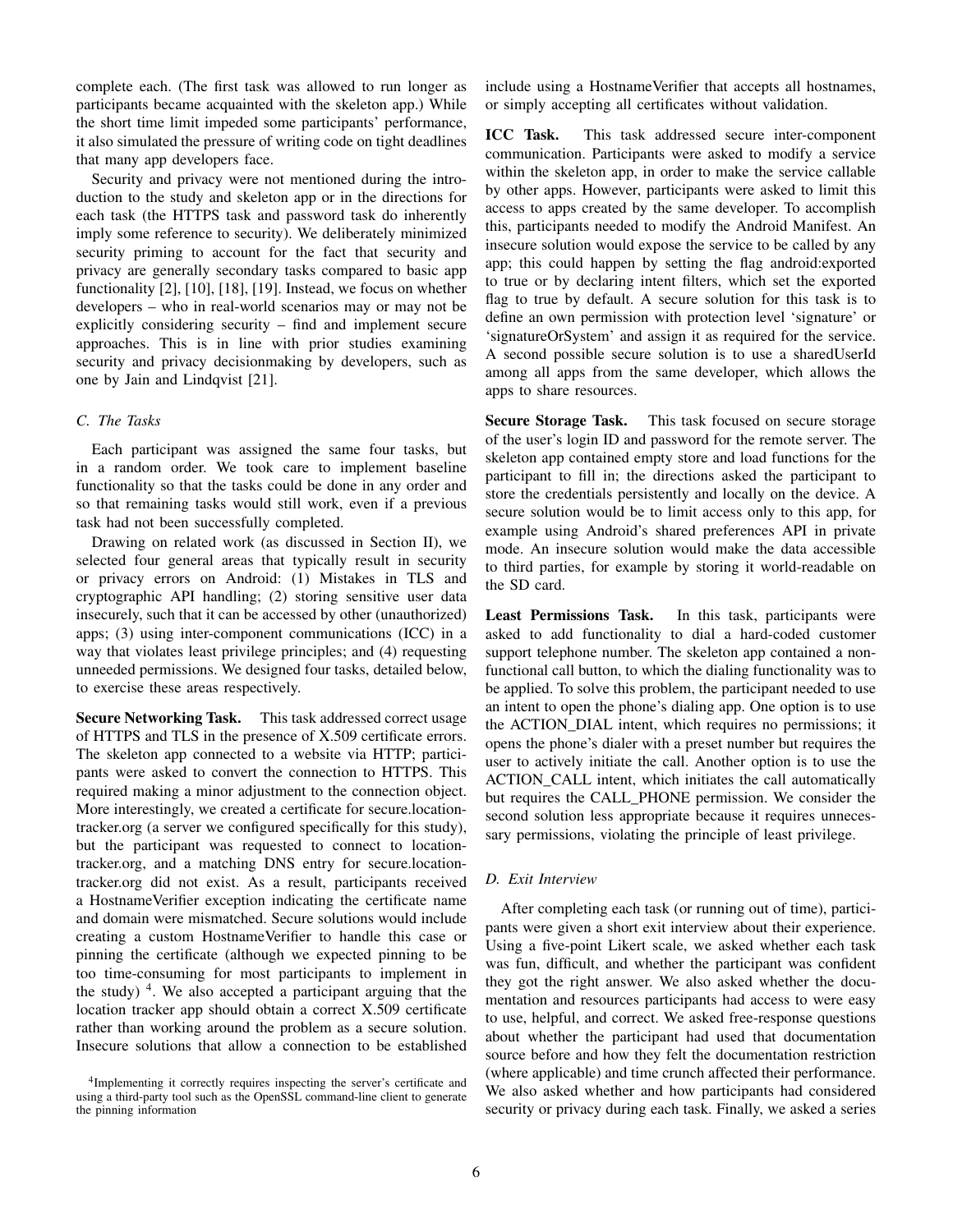of demographic and programming-experience questions that matched those in our initial developer survey (see Section [III\)](#page-2-0).

## <span id="page-6-4"></span>*E. Data Collection and Analysis*

In addition to each participant's code, think-aloud responses, and exit interview responses, we collected browser activity during the session (for participants in all but the book condi-tion) using the History Export<sup>[5](#page-6-2)</sup> extension for Chrome, which stores all visited URLs in a JSON file.

Scoring the Programming Tasks. For each programming task, we assigned the participant a *functionality* score of 1 (if the participant's code compiled and completed the assigned task) or 0 (if not). To provide a security score for each task, we considered only those participants who had functional solutions to that task. We manually coded each participant's code to one of several possible strategies for solving the task, each of which was then labeled secure or insecure. Based on these categories, each participant who completed a task was assigned a security score of 0 (insecure approach) or 1 (secure approach) for that task. Manual coding was done by two independent coders, who then met to review the assigned codes and resolve any mismatches. All conflicts were resolved by discussions that resulted in agreement. Example secure and insecure approaches for each task are detailed in Table [I.](#page-7-0)

Prior to the conducting the lab study, we verified that functional and secure solutions for each task, such as those described in Table [I,](#page-7-0) were available in each of the official Android documentation, Stack Overflow, and the selected books. This ensured that it was possible (if not necessarily easy) for participants in all conditions to locate a correct and secure answer.

Statistical Methods. For ordinal and numeric data, we used the non-parametric Kruskal-Wallis test to compare multiple samples and Wilcoxon Signed-Rank test to compare two samples. For categorical data, we used Fisher's Exact test. In cases of multiple testing, we report tests as significant if the p-values are significant after applying the Bon Ferroni-Holm correction. To examine correlation between two sets of binary outcomes, we the use Cohen's  $\kappa$  measure of inter-rater reliability.

To examine functional correctness and security across tasks and conditions, while accounting for multiple tasks per participant, we used a cumulative-link (logit) mixed model (CLMM) [\[45\]](#page-15-38). As is standard, we include random effects to group each participant's tasks together. For the CLMM, we tested models with and without the participant's status as a professional developer as an explanatory factor, as well as with and without interactions among task, condition, and developer status. In each case, we selected the model with the lowest Akaike information criterion (AIC) [\[7\]](#page-15-39).

## V. LAB STUDY RESULTS

<span id="page-6-0"></span>In this section, we discuss our lab study results in terms of functional correctness, security, and participants' use of

| SO: 13 | <b>Book: 14</b>                                         | Free: $14$                                                                                                                                                     |
|--------|---------------------------------------------------------|----------------------------------------------------------------------------------------------------------------------------------------------------------------|
|        |                                                         |                                                                                                                                                                |
|        |                                                         | Germany: 42 (77.8%)                                                                                                                                            |
|        |                                                         |                                                                                                                                                                |
|        |                                                         | Female: 8 (14.8%)                                                                                                                                              |
|        |                                                         |                                                                                                                                                                |
|        |                                                         | Germany: 28 (51.9%)                                                                                                                                            |
|        |                                                         | Others: 15 (27.8%)                                                                                                                                             |
|        |                                                         |                                                                                                                                                                |
|        |                                                         | No: 40                                                                                                                                                         |
|        |                                                         |                                                                                                                                                                |
|        |                                                         | $sd = 4.7$                                                                                                                                                     |
|        | United States: 12 (22.2%)<br>United States: $6(11.1\%)$ | <b>Assigned condition</b><br><b>Location of Study</b><br>Gender<br><b>Country of Origin</b><br><b>Professional Android Experience</b><br>Ages<br>median $= 25$ |

<span id="page-6-3"></span>TABLE II PARTICIPANT DEMOGRAPHICS.

their assigned resources. We find that while Stack Overflow is easier to use and results in more functional correctness, it also results in less security than the less accessible official API documentation.

## <span id="page-6-1"></span>*A. Participants*

A total of 56 people participated in our lab study (13 in the U.S. and 43 in Germany). Two participants (one from the U.S. and one from Germany) were removed, one due to an error assigning the condition and one because of their refusal to work on the tasks. We report results for the remaining 54.

Our participants were aged between 18 and 40 (mean = 26, sd = 4.70),  $85.2\%$  were male (46 participants), and most of them (88.9%, 48) were students. Several were part-time students and part-time professional developers. More than half of participants said they grew up in Germany (51.9%, 28). The next most popular countries of origin were the U.S. (11.1\%, 6) and India (9.3%, 5). Table [II](#page-6-3) shows demographic information for the participants recruited in each country. Using Fisher's exact test, we did not find differences in gender ( $p = 0.400$ ), occupation ( $p = 1.00$ ) or country of origin ( $p = 0.81$ ) between the randomly assigned conditions. Using the Kruskal-Wallis test, we could not find a difference in ages across the randomly assigned conditions ( $X^2 = 2.22$ ,  $p = 0.528$ ). Both in the U.S. and in Germany, participants were distributed evenly across the four conditions.

Every lab study participant but one (98.1%) had been programming in general for more than two years; 51.9% (28) had been specifically developing Android apps for more than two years. About half of the participants (53.7%, 29) had developed between two and five Android apps, and 18.5% (10) had developed 10 or more apps. Most participants (85.2%, 46) were not developing Android apps as their primary job, but eight participants were employed as Android app programmers. Using the Kruskal-Wallis test, we did not find a difference in years of Android experience or in number of apps developed across the randomly assigned conditions  $(X^2 = 5.06, 4.46 \text{ and } p = 0.409, 0.485 \text{ respectively.}$  As shown in Figure [3,](#page-8-0) our lab-study participants had roughly similar experience to the developers in our online survey.

<span id="page-6-2"></span><sup>5</sup>https://chrome.google.com/webstore/detail/history-

export/lpmoaclacdaofhlijejogfldmgkdlglj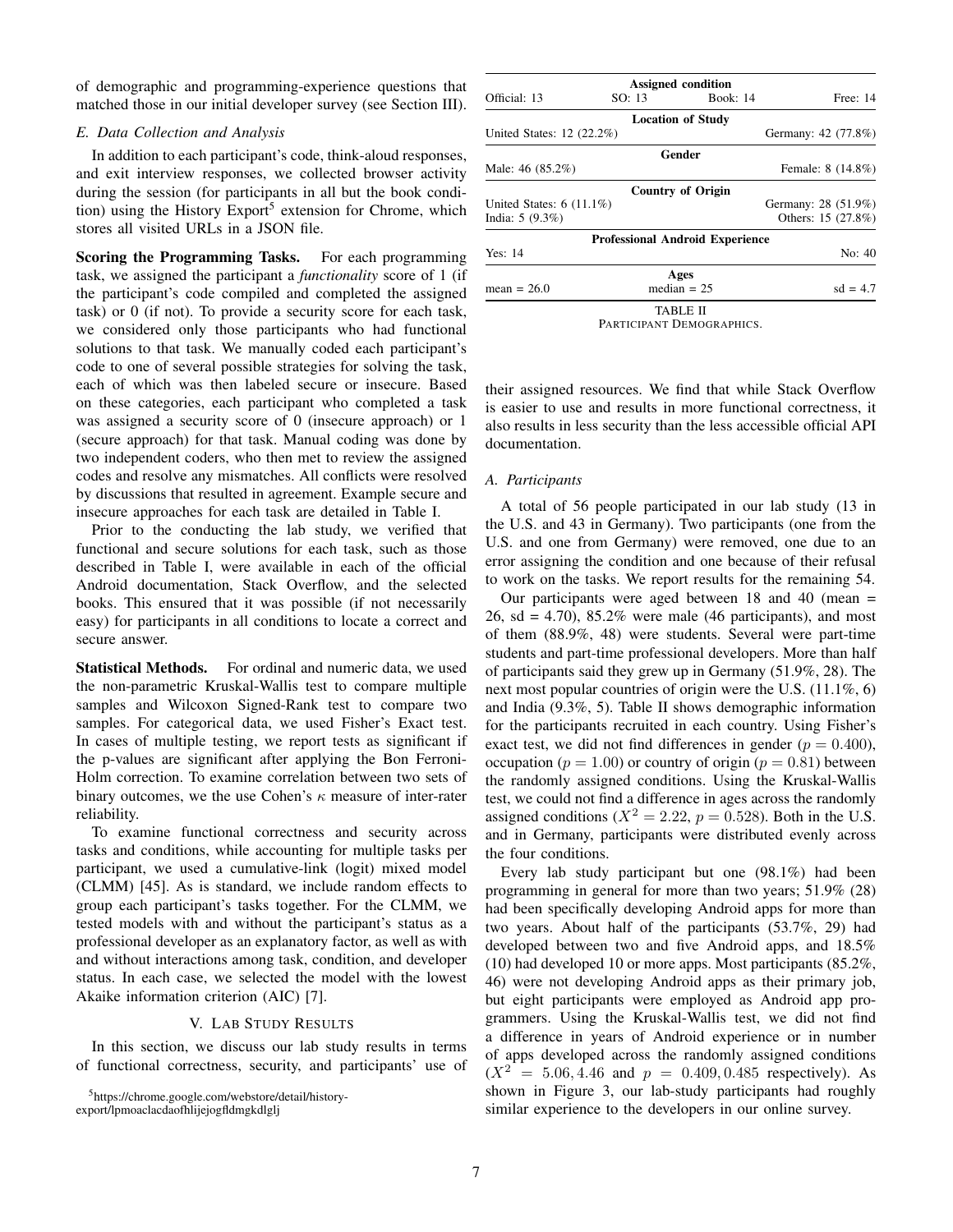|                                                                            |                 |                                                       | $\label{eq:1} \mathsf{II}$<br>we rated this solution as secure, $Q =$ we rated this solution as insecure |                        |
|----------------------------------------------------------------------------|-----------------|-------------------------------------------------------|----------------------------------------------------------------------------------------------------------|------------------------|
| IS rated insecure.                                                         | O               | android:name='android.permission.<br><b>ALL PHONE</b> |                                                                                                          |                        |
| questing the call_phone permission<br>However, using action_call and re-   | O               | Intent.ACTION_CALL                                    | new Intent (action, uri)                                                                                 | sions<br>Least Permis- |
| Using action_dial is rated secure.                                         |                 | Intent.ACTION_DIAL                                    |                                                                                                          |                        |
|                                                                            | O               | Context.MODE_WORLD_WRITABLE                           |                                                                                                          |                        |
|                                                                            | O               | CONTEXT.MODE_WORLD_READABLE                           | Context.openOrCreateDatabase(name, mode,)                                                                |                        |
|                                                                            |                 | Context.MODE<br>PRIVATE                               |                                                                                                          |                        |
|                                                                            | O               | CONTEXT . MODE_WORLINE                                |                                                                                                          |                        |
| cure. Implementations that store in-<br>formation locally are rated secure | O               | CONLEXT.MODE_NORL_READABLE                            | Activity, getPreferences (mode)                                                                          |                        |
| nally accessible way are rated inse-                                       |                 | Context.MODE_PRIVATE                                  |                                                                                                          |                        |
| that store information in an exter-<br>vice's SD card. Implementations     | O               | Context.MODE_WORLMONTRELE                             |                                                                                                          |                        |
| data locally or externally on a de-                                        | O               | CONTEXT.MODE_NORLD_READABLE                           | Context .getSharedPreferences (name, mode)                                                               |                        |
| API can be used to either store                                            |                 | Context.MODE_PRIVATE                                  |                                                                                                          |                        |
| apps can access it. The file-system<br>used to store data such that other  |                 |                                                       | PreferenceManager.getSharedPreferences (context)                                                         |                        |
| However, both backends can be                                              |                 |                                                       | PreferenceManager.getDefaultSharedPreferences()                                                          | Secure Storage         |
| databases and shared preferences.<br>fault implementation for SQLite       | O               | Context.MODE_WDE_WRITABLE                             |                                                                                                          |                        |
| local<br>to an app; this is the de-                                        | O               | Context.MODE_WORLD_READABLE                           | Context.getDir(name, mode)                                                                               |                        |
| tions store information in an area<br>mentations.<br>Secure implementa-    |                 | Context.MODE_PRIVATE                                  |                                                                                                          |                        |
| have secure and insecure imple-                                            | O               | Context.MODE_WORLD_WRITABLE                           |                                                                                                          |                        |
| shared preferences. All three can                                          | O               | Context.MODE_NORLPRADABLE                             | Context.openFileOutput (name, mode)                                                                      |                        |
| age backends: SQLite databases,<br>the file system,<br>and Android's       |                 | Context.MODE_PRIVATE                                  |                                                                                                          |                        |
| We distinguish three different stor-                                       |                 |                                                       | Context.getCacheDir ()                                                                                   |                        |
|                                                                            |                 | J.                                                    | Context.getFilesDir()                                                                                    |                        |
|                                                                            | O               |                                                       | Context.getExternalFilesDir(type)                                                                        |                        |
|                                                                            | O               |                                                       | Environment.getExternalStoragePublicDirectory(type)                                                      |                        |
| as secure.                                                                 |                 | android:protectionLevel=signatureC<br>rsystem         |                                                                                                          |                        |
| tureOrSystem permission are rated<br>protected with a signature or signa-  |                 | android:protectionLevel=signature                     |                                                                                                          |                        |
| sion is rated as insecure. Services                                        | O               | android:permission                                    | <service><!--</td--><td>ā</td></service>                                                                 | ā                      |
| set to true, uses intent filters, or<br>uses a normal or dangerous permis- | O               | <intent-filter></intent-filter>                       |                                                                                                          |                        |
| A service that has the exported flag                                       | O               | android:exported=true                                 |                                                                                                          |                        |
| are rated insecure.                                                        |                 | e.g. host.equals ("secure.foo.com")                   | session)                                                                                                 |                        |
| a secure solution. Hostname ver-<br>ifiers which accept all hostnames      | O               | return<br>Frue                                        | org.apache.http.conn.ssl.X509HostnameVerifier.verify(host,                                               | Networking             |
| correct domain check is rated as                                           |                 | e.g. host.equals ("secure.foo.com")                   | javax.net.ssl.HostnameVerifier.verify(host,<br>session)                                                  | Secure                 |
| A custom hostname verifier with a                                          | O               | return<br>true                                        |                                                                                                          |                        |
| Explanation                                                                | Security Rating | Details                                               | ИPI                                                                                                      | Task                   |

TABLE I TASK RELATED API CALLS AND THEIR PARAMETERS.∵<br>≷ ITH SECURITY RATING PARAMETERS HELP CLASSIFY WHETHER A SOLUTION IS SECURE

<span id="page-7-0"></span>.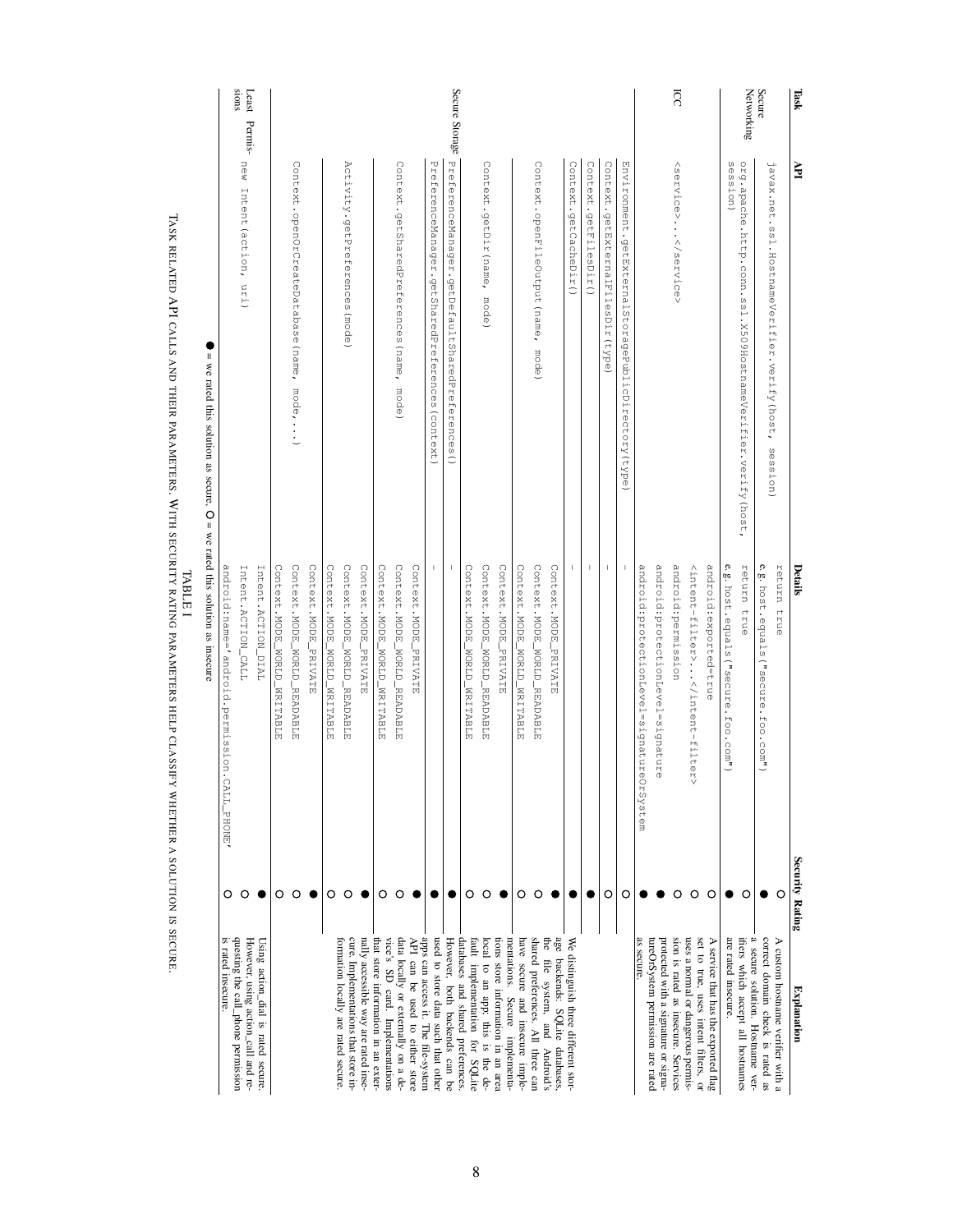

Fig. 3. Comparison of programming experience for participants in our online survey and lab study.

We also asked how participants learned to program (multiple answers allowed). Almost all (83.3%, 45/54) said they were at least partially self-taught, and 79.6% (43) had formally studied programming at the undergraduate or graduate level. More than half (63.0%, 34) had taken at least one security class, and slightly fewer than half (46.3%, 25) had taken a class in Android programming. Overall, our lab study participants had notably more education than the developers in our online survey.

# *B. Functional Correctness Results*

Our results demonstrate that the assigned resource condition had a notable impact on participants' ability to complete the tasks functionally correctly; SO and book participants performed best, and official participants performed worst. SO participants solved 67.3% (35/52) of tasks correctly, compared to 66.1% (37/56) for book, 51.8% (29/56) for free, and 40.4% (21) for official. Figure [4](#page-8-1) (top) provides more detail on the breakdown of correctness across tasks and conditions. The CLMM model (see Table [III\)](#page-8-2) indicates that when controlling for task type, professional status, and multiple tasks per participant, participants in official were significantly less likely than baseline SO participants to functionally complete tasks.

| Factor            | Coef.    | Exp(coef) | SЕ    | $p$ -value |
|-------------------|----------|-----------|-------|------------|
| free              | $-1.054$ | 0.349     | 0.613 | 0.085      |
| official          | $-1.535$ | 0.215     | 0.634 | $0.015*$   |
| book              | $-0.142$ | 0.868     | 0.602 | 0.814      |
| <b>ICC</b>        | 0.795    | 2.215     | 0.455 | 0.081      |
| secure storage    | 1.280    | 3.597     | 0.468 | $0.006*$   |
| least permissions | 3.299    | 27.092    | 0.632 | $< 0.001*$ |
| professional      | 1.004    | 2.728     | 0.501 | $0.045*$   |

TABLE III

<span id="page-8-2"></span>CLMM REGRESSION TABLE FOR FUNCTIONAL CORRECTNESS. THE NON-INTERACTION MODEL INCLUDING PROFESSIONAL STATUS WAS SELECTED. NON-SIGNIFICANT VALUES ARE GREYED OUT; SIGNIFICANT VALUES ARE INDICATED WITH AN ASTERISK. THE BASELINE FOR CONDITION IS SO, AND THE BASELINE FOR TASK IS SECURE NETWORKING.

Participants' perceptions of the tasks only partially dovetailed with these results. We asked participants, on a 5-point Likert scale, whether they were confident they had gotten the

<span id="page-8-0"></span>

<span id="page-8-1"></span>Fig. 4. Top: Percentage of participants who produced functionally correct solutions, by task and condition. Bottom: Percentage of participants whose functionally correct solutions were scored as secure, by task and condition.

right answer for each task.<sup>[6](#page-8-3)</sup> Participants in condition free were most confident: They agreed or strongly agreed they were confident for 55.4% of tasks. Participants in each of the other three conditions were confident for slightly fewer than half of tasks: 47.3% in book and 46.2% in both SO and official. Figure [5](#page-8-4) illustrates these results.



<span id="page-8-4"></span>Fig. 5. Participants' confidence in their tasks' correctness, by condition, on a 1-5 Likert scale  $(1 =$  Strongly disagree,  $5 =$  Strongly agree).

Using Cohen's  $\kappa$ , we examined whether participants' selfreported confidence in their tasks' correctness (binned as strongly agree/agree and strongly disagree/disagree/neutral) matched with our functional correctness result. We found  $\kappa = 0.55$ , indicating that participants were assessing their functional correctness only somewhat effectively.

Correctness per Task. Observed correctness varied strongly among the four tasks, as shown in Figure [4](#page-8-1) (top). In the least permissions task, 87.0% (47) of participants produced

<span id="page-8-3"></span><sup>&</sup>lt;sup>6</sup>One book participant's confidence answer for the least permissions task was inadvertently not recorded; we exclude that participant from confidence analyses only.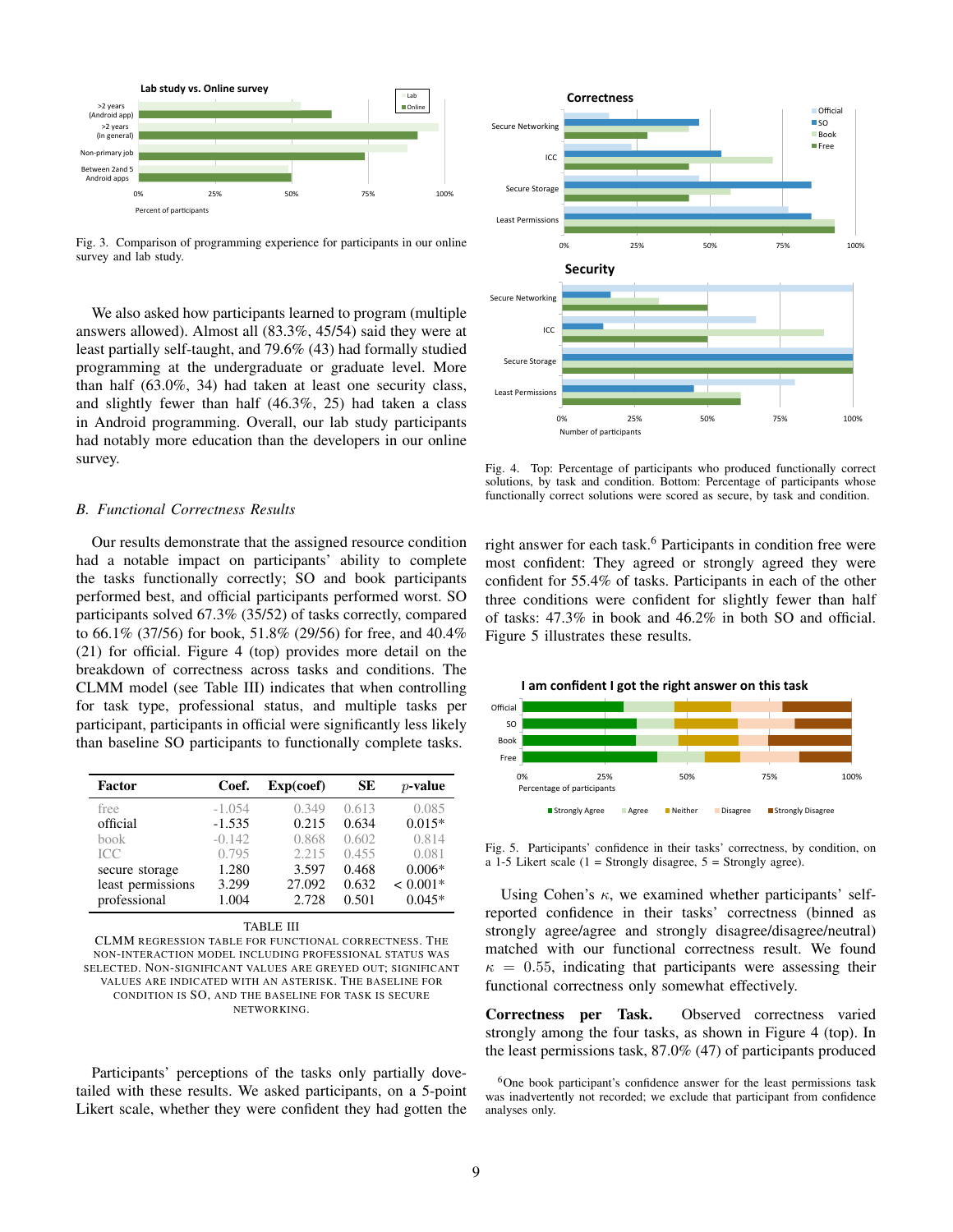a functional solution; in the secure networking task only 33.3% (18) did. These results were mirrored in self-reported confidence: 81.1% of participants were confident about the least permissions task, compared to 53.7% for secure storage, 40.7% for ICC, and only 20.1% for secure networking. The CLMM analysis (Table [III\)](#page-8-2) indicates that both the secure storage and least permissions tasks were significantly more likely to be functionally correct than the baseline secure networking task.

# *C. Security Results*

Our results suggest that choice of resources has the opposite effect on security than it did on functionality: SO participants performed worst on this metric. As described in Section [IV-E,](#page-6-4) we scored tasks that had been solved correctly for security, privacy, and adherence to least-privilege principles. In the SO condition, only 51.4% (18/35) of functional solutions were graded as secure, compared to 65.5% (19/29) for free, 73.0% (27/37) for book, and 85.7% (18/21) for official. Figure [4](#page-8-1) (bottom) illustrates these results. Using a CLMM that includes only tasks that were graded as functionally correct (Table [IV\)](#page-9-0), we find that both official and book produce significantly more secure results than SO. The difference between SO and free, in which many participants elected to use Stack Overflow for most of their tasks (see Section [V-D\)](#page-10-0), was not significant.

| Factor            | Coef. | Exp(coef) | SЕ    | $p$ -value |
|-------------------|-------|-----------|-------|------------|
| free              | 1.112 | 3.040     | 0.623 | 0.074      |
| official          | 2.218 | 9.184     | 0.796 | $0.005*$   |
| book              | 1.539 | 4.660     | 0.604 | $0.011*$   |
| TCC.              | 0.763 | 2.144     | 0.666 | 0.252      |
| least permissions | 0.856 | 2.353     | 0.609 | 0.160      |

TABLE IV

<span id="page-9-0"></span>CLMM REGRESSION TABLE FOR SECURITY. ONLY TASKS GRADED AS FUNCTIONALLY CORRECT ARE INCLUDED IN THE MODEL. THE NON-INTERACTION MODEL WITHOUT PROFESSIONAL STATUS WAS SELECTED. NON-SIGNIFICANT VALUES ARE GREYED OUT; SIGNIFICANT VALUES ARE INDICATED WITH AN ASTERISK. THE BASELINE FOR CONDITION IS SO, AND THE BASELINE FOR TASK IS SECURE NETWORKING.

Security per Task. As with correctness, security results differed noticeably among tasks. For example, every participant who produced a functional solution to the storage task (31) produced a secure solution. On the other hand, only 38.9% (7/18) of participants who produced a functional solution to the networking task were scored as secure. This discrepancy is illustrated in Figure [4](#page-8-1) (bottom). Our CLMM results (Table [IV\)](#page-9-0) indicate that neither the ICC nor least permissions task was significantly different from the networking task. Because all functional solutions to the storage task were graded as secure regardless of condition, the regression coefficient for that task approaches infinity, and the results of the model estimates for that task are not interpretable. We omit it from the table.

Considering Security while Programming. We were also interested in the extent to which participants thought about security while solving each task. We measured this in two ways. First, we considered the participants' think-aloud comments for each task, classifying them as having either explicitly mentioned security; mentioned security but later decided to ignore it for the task at hand; or not mentioned security at all. These classifications were independently coded by two coders who then reached agreement, as discussed in Section [IV-E.](#page-6-4) We refer to this as *observed* security thinking. Second, we asked participants during the exit interview to self-report for each task whether or not they had considered security, as a yes/no question. We refer to this metric as *self-reported* security thinking. For both metrics, we considered all tasks, not just those that participants completed correctly.

In the observed metric, most participants did not mention security at all (79.2% of all tasks, 171). In the storage task, 16 participants (29.6%) mentioned security and all stuck with it; in the networking task 20 mentioned security (37.0%) but nine later abandoned it. In contrast, only five and four participants ever mentioned security or privacy in the least permissions and ICC tasks, respectively. Common reasons for abandoning security included that finding a secure solution proved too difficult, that the task was for a study rather than real, and that the participant was running short of time.

In the self-reported metric, more participants reported considering security: 60.2% of all tasks (130). Using this metric, security was most frequently considered for secure networking  $(79.6\%)$ , followed by ICC  $(70.4\%)$  and secure storage  $(68.5\%)$ . Only 22.2% of participants reported considering security for the least permissions task. The higher rate of security thinking using this metric is most likely attributable to the participants being prompted.

To compare conditions, we assign each participant a separate score for each metric, corresponding to the number of tasks in which the participant considered security. In both metrics the average scores were highest in book (0.93, 2.86) and lowest in SO (0.69, 1.92), but neither difference was significant (Kruskal-Wallis, observed:  $X^2 = 0.507$ ,  $p = 0.917$ , self-report:  $X^2 = 4.728$ ,  $p = 0.192$ ).

Comparing Professionals and Non-Professionals. Although the relatively small sample of professionals we were able to recruit makes comprehensive comparisons difficult, we examined differences in correctness and security between these two groups. For purpose of this analysis, we categorize 14 participants as professionals, including those who are currently or recently had been professional developers. The non-professional participants are primarily university students. The professionals were randomly distributed across conditions: five in free, three in SO, two in official and four in book.

Overall, professionals were slightly more likely to produce a functional solution, with a median three functionally correct tasks (mean =  $2.79$ , sd =  $0.70$ ) compared to two functionally correct tasks (mean  $= 2.08$ , sd  $= 1.23$ ) for non-professionals. We observed essentially no difference in security results: professionals' solutions were median 66.7% secure (mean = 69.0%, sd = 0.20), compared to 66.7% for non-professionals (mean =  $66.2\%$ , sd = 0.36). These observations fit with the CLMM results: professional status predicts a small but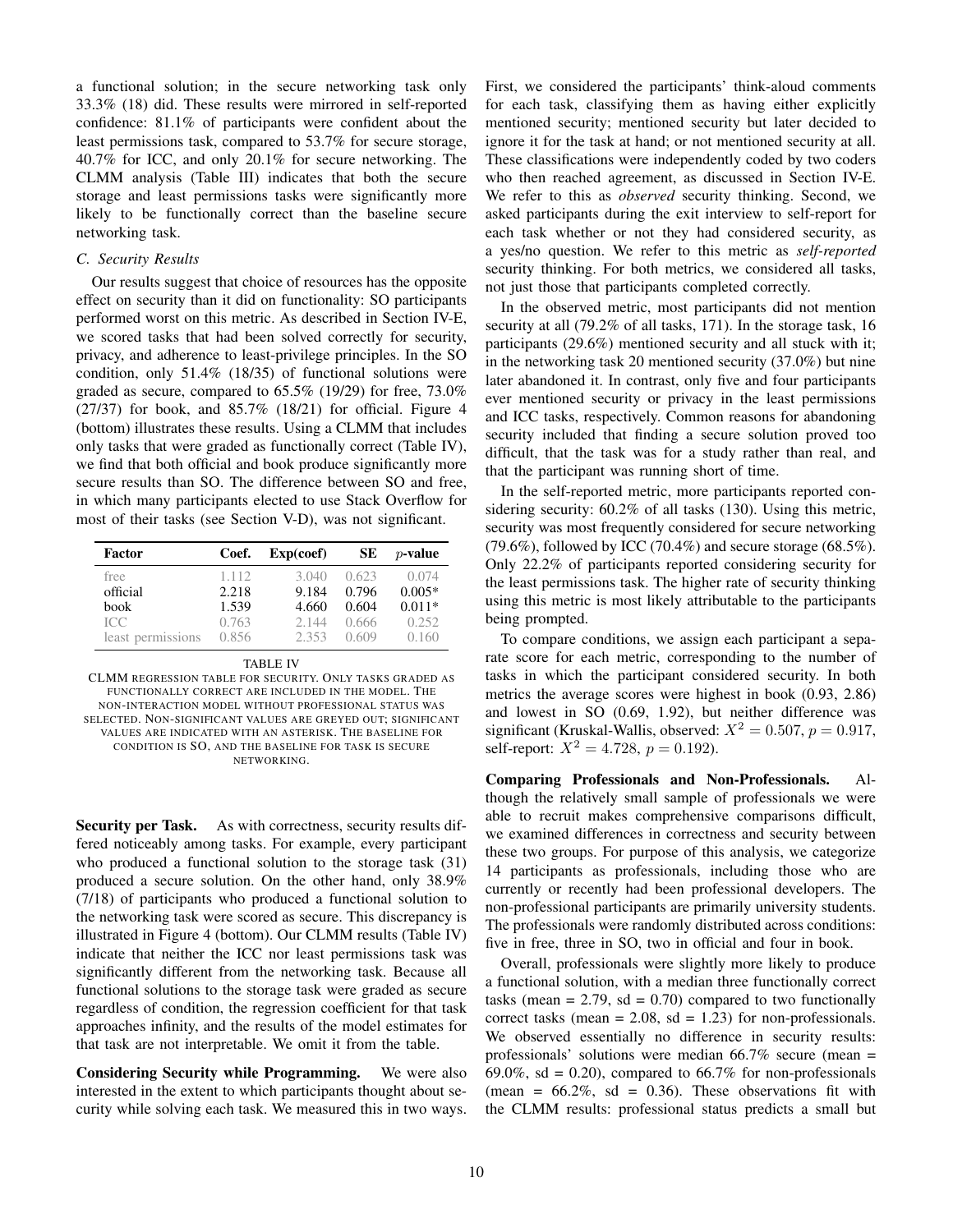significant increase in functional correctness, but professional status is excluded from the best-fitting security model.

# <span id="page-10-0"></span>*D. Use of Resources*

During the tasks, we collected the search terms used and pages visited by all participants in non-book conditions. In addition, during the exit interview, we asked participants several questions about the resources they were assigned to use. In this section, we analyze participants' search and lookup behavior as well as their self-reported opinions.

# Lookup Behavior Across Conditions.

We define "search queries" as submitting a search string to a search engine or to the search boxes provided by Stack Overflow and the official Android documentation. Participants in the SO condition made on average 22.8 queries across the four tasks, compared to 14.5 for the official condition. Participants in free were closer to SO than official, with an average of 21.1 queries. We also observed that participants in the official, free and SO conditions visited on average 35.4, 36.1, and 53.2 unique web pages across the four tasks. We offer two hypotheses for these results, based on on our qualitative observations: First, official participants were more likely to scroll through a table of contents or index and click topics that seemed relevant (as opposed to doing a keyword search) than those in other conditions, presumably because the official documentation is more structured. Second and perhaps more importantly, SO participants seemed to be more likely to visit pages that turned out to be unhelpful and restart their searches.

Participants in the free condition were given their choice of Internet resources to help them solve the programming tasks. Every free participant started every attempt to get help with a Google search. Undoubtedly this was partially influenced by Chrome using Google as the default start page as well as automatically using Google search for terms entered in the URL bar, but the complete unanimity (along with results from the online survey) suggests that many or most attempts would have started there anyway. From within their Google results, every participant selected at least one page within the official Android API documentation, and all but one visited Stack Overflow as well. A few visited blogs, and one visited an online book. These results are consistent with the online survey results reported in Section [III.](#page-2-0) In terms of frequency, official documentation was most popular, representing between 50 and 85% of non-google-search pages for all participants except one outlier who visited it 98% of the time. Most participants visited Stack Overflow for between 10 and 40% of their pages, with outliers at 0 and 2.4% as well as 50%. While participants in the group visited more official documentation pages than pages at Stack Overflow, their functionality and security results more closely resemble the group than the official group. This may be partially explained by a behavior pattern that we observed several times in the free condition: participants spent some time reading through the official documentation, but as the time limit approached used content (often a copied and pasted code snippet) from Stack Overflow.

Search Query Selection. We also examined the search query text chosen by participants. Queries were normalized for capitalization and spacing, and any queries within one string edit of each other were consolidated (to account for plurals and typos). Because few participants exactly duplicated one another's queries, in order to discern trends, one researcher manually coded similar terms into categories. For example, "restrict access developers," "restrict app access for same developer," and "restrict apps same developer" were categorized together. For the secure networking task, the most common queries involved hostname exceptions and HTTPS, together with just a few searches for certificates, certificate errors, and hostname verifiers. For the ICC task, the most popular searches included manifest, permissions, services, external access, and restricting access. A few more knowledgeable participants searched for intent filters, user IDs, and signatures. For secure storage, the most popular choices included storage, persistent storage, and shared preferences; for least permissions participants most frequently searched for call and phone call, with a few searching for dial. Only four participants searched for "secure" or "security," including two in free and one each in SO and official.

Participants' Opinions about Information Sources. We asked our non-free participants whether they had previously used their assigned resource. All 14 SO participants had previously used Stack Overflow, and most (10/13) official participants had used the official documentation. However, only six of 14 book participants had used books. We also asked participants to rate, on a five-point Likert scale, the extent to which the resources they used were easy to use, helpful, and correct. Results are shown in Figure [6.](#page-11-2) As might be expected, participants found free choice easiest to use and books least easy; in contrast, they were most likely to consider books and the official documentation to be correct.

We also asked about the effect of participants' assigned resource on their performance. In every non-free condition, the large majority (official: 92.3% (12/13); book: 92.9% (13/14); SO: 78.6% (11/14)) said they would have performed better on the tasks if they had been allowed to use different resources. In particular, official and book participants said they would have liked to access Stack Overflow or search engines such as Google, so that they could search for their specific problems rather than reading background information. One book user mentioned the "danger that books could be outdated." On the other hand, many SO participants said they would have liked to access the official documentation to read up on background information for their problems.

Time constraints were also a concern for our participants. Most (61.1%, 33) said they would probably have performed better had they been given more time, while nine (16.7%) mentioned (unprompted) that more time would have allowed them to make their solutions more secure. One participant in official, for example, said that "Twenty minutes is very limited to consider security." The remaining 38.9% said more time would not have helped, either because they solved the tasks to their satisfaction, or because they believed the resource they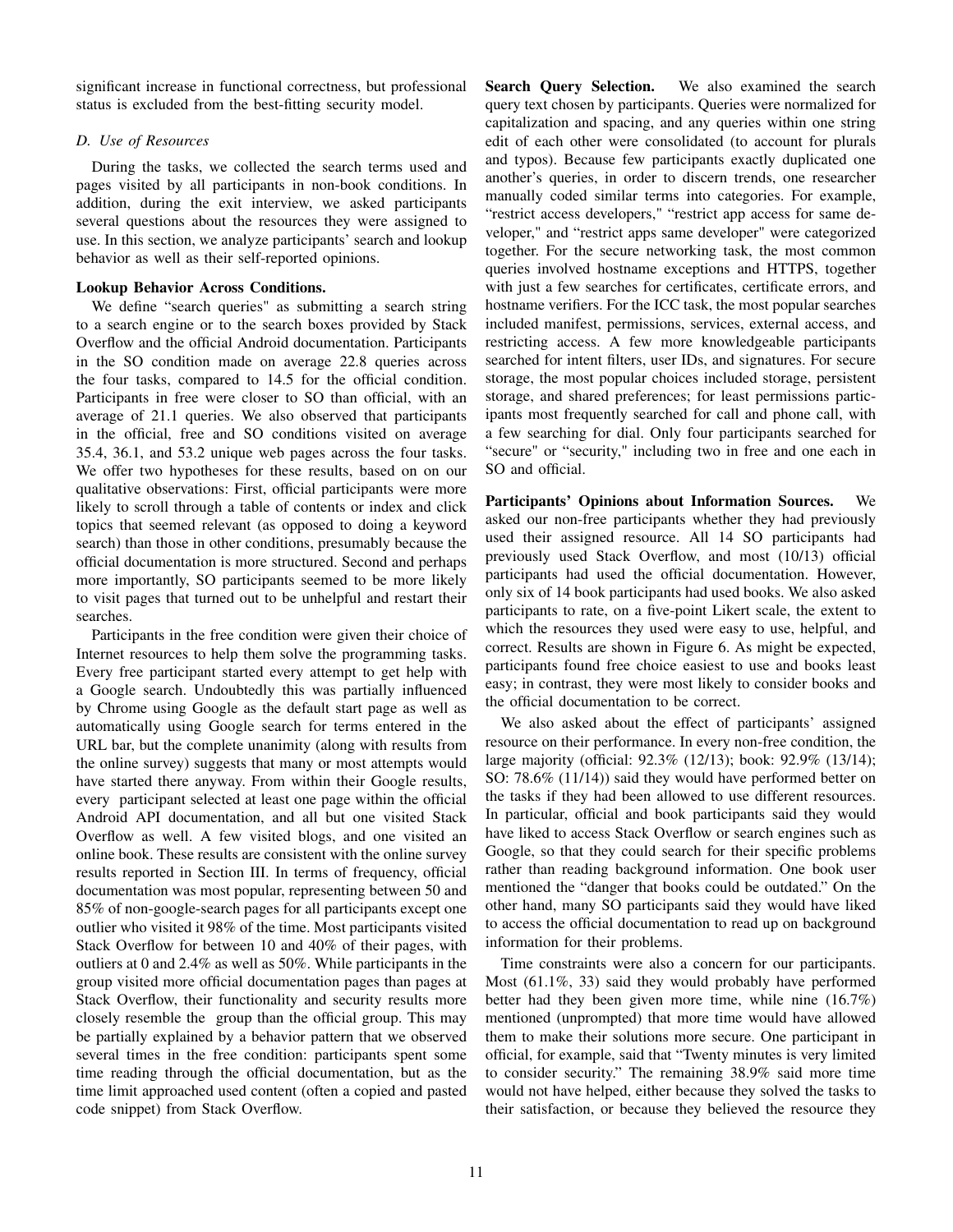

Fig. 6. Participants' agreement (on a five-point Likert scale) with the statements that the resources they used were easy to use, helpful, and correct, by condition.

<span id="page-11-0"></span>were using did not allow them to find a (better) solution.

## VI. QUALITY OF STACK OVERFLOW RESPONSES

To better contextualize the performance of the participants – in both, the SO and free condition –, we examined in detail all Stack Overflow pages (threads) visited by our participants during the programming tasks. In particular, we were curious about whether these pages contained secure and/or insecure examples and code snippets, and whether the security implications were explained. As might be expected, we found many discouraging instances of insecure examples and few discussions of security implications.

### *A. Classification Methodology*

We rated each thread on five different attributes, described below. All threads were independently coded by two researchers, who then reached consensus on any conflicts.

Task Relevance. We first checked whether the topic of the thread was actually relevant to solving the study task. If it would not help the participant in solving the task, it was flagged as off-topic and not looked at further.

Usefulness. We rated each on-topic thread as useful or not useful, based on how related answers were to the question. Threads with no answers, or no answers that responded to the original question, were rated as not useful. Threads with answers that discussed the question and gave helpful comments, links to other resources, or sample code were rated as useful.

Code Snippets. We examined all answers in each thread for ready-to-use code snippets. We rated a code snippet as readyto-use if it was syntactically correct and a developer could copy and paste it into an app. Each thread in which at least one answer qualified was marked as containing a code snippet. Each code snippet was individually rated as secure or insecure relative to the programming tasks described in Section [IV-C.](#page-5-1)

External Links. Within each thread, we looked for answers containing external links. We classified threads as containing links to GitHub, to other code repositories, to other Stack Overflow threads, or to anywhere else. Additionally, we classified the linked content as either secure or insecure.

Security Implications. We investigated whether any answer in the thread discussed security implications of possible solutions. For example, if two solutions existed and one included an extra permission request, we checked whether any of the answers discussed a violation of the least-privilege principle. If an answer contained a NullHostnameVerifier, we would check if at least one of the answers would advise that verification should not be disabled.

# <span id="page-11-2"></span>*B. Classification Results*

Overall, our participants accessed 139 threads on Stack Overflow. We categorized 41 threads as being on-topic. Table [V](#page-12-0) summarizes the classification results for these 41 threads. Of these, 20 threads contained code snippets. Half of the threads containing code snippets contained only insecure snippets, such as instructions to use NullHostnameVerifiers and Null-TrustManagers, which will accept all certificates regardless of validity. Among these 10 threads containing only insecure code snippets, only three described the security implications of using them. This creates the possibility for developers to simply copy and paste a "functional" solution that voids existing security measures, without realizing the consequences of their actions. More encouragingly, seven of the 10 remaining threads with code snippets contained only secure code snippets.

We next investigated how threads with different properties compared in terms of popularity (measured by total upvotes for the thread). Unsurprisingly, we found that threads with code snippets were more popular than those without  $(W = 319.5,$  $p = 0.00217$ ,  $\alpha = 0.025$ , Wilcoxon-Signed-Rank Test (B-H)). Discouragingly, we found no statistical difference between threads with secure and insecure code snippets  $(W = 73,$  $p = 0.188$ . On the other hand, threads that discuss security implications are slightly more popular than those that don't  $(W = 239.5, p = 0.0308, \alpha = 0.05$  (B-H)).

Although these results cover only a very small sample of Stack Overflow threads, they provide some insight into why our SO participants had lower security scores than those in the official condition.

# VII. PROGRAMMING TASK VALIDITY

<span id="page-11-1"></span>To provide evidence for the validity of our lab study tasks and results, we examined how the APIs used in our programming tasks (cf. Table [I\)](#page-7-0) are used in real-world apps. In particular, we were interested in how frequently these APIs are used in real Google Play apps, as well as whether secure or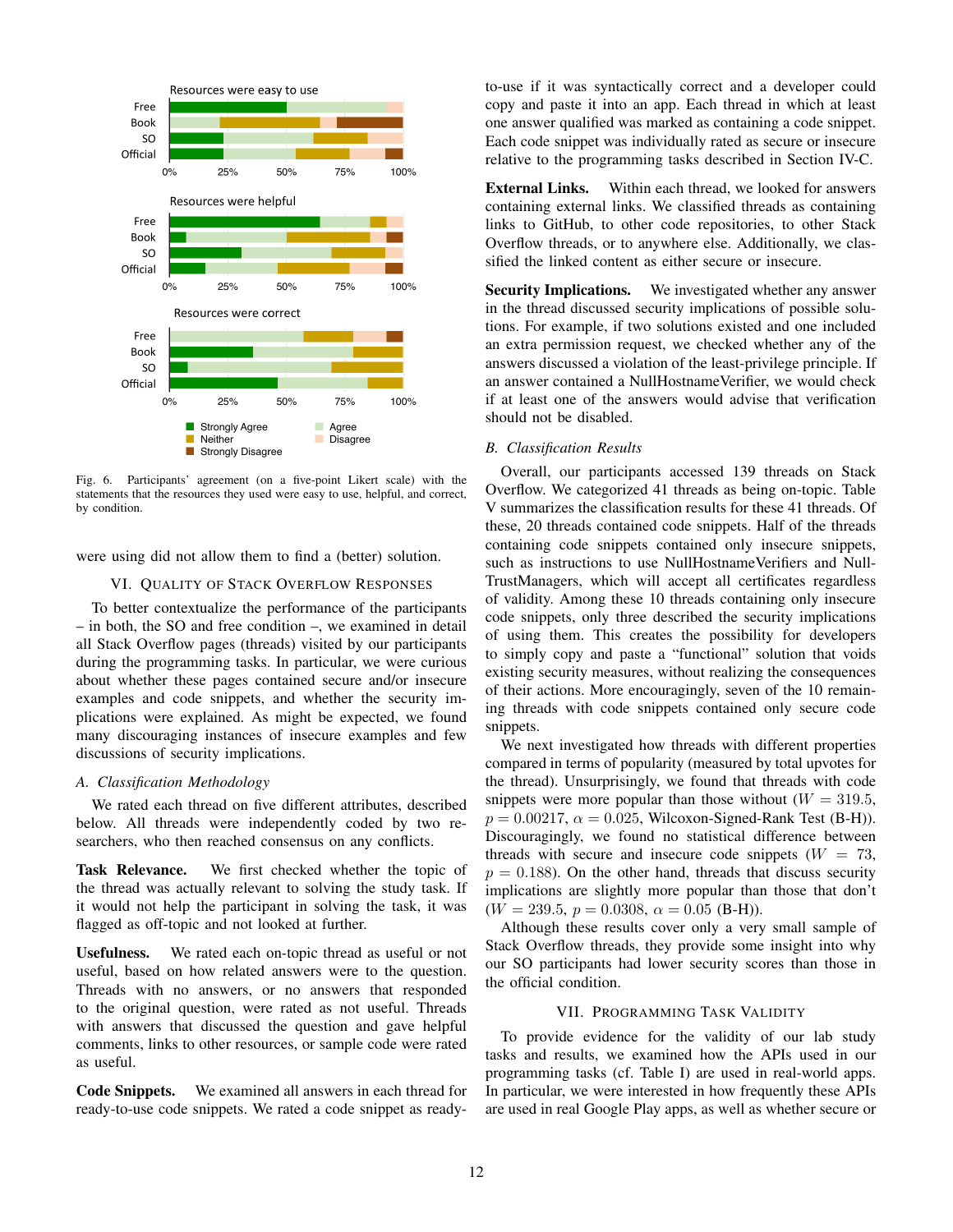| Answers in the thread include                 |    | Count      |  |
|-----------------------------------------------|----|------------|--|
| Useful answers                                | 35 | $(85.4\%)$ |  |
| Useless answers                               | 6  | $(14.6\%)$ |  |
| Discussion of security implications           | 12 | $(29.3\%)$ |  |
| Working code examples                         | 20 | $(48.8\%)$ |  |
| Only secure code examples                     | 7  | $(17.0\%)$ |  |
| Only insecure code examples                   | 10 | $(24.4\%)$ |  |
| but also discussion of security implications. | 3  | $(30.0\%)$ |  |
| Secure links                                  | 23 | $(56.1\%)$ |  |
| Insecure links                                | 6  | $(14.6\%)$ |  |
| Links to GitHub                               | 4  | $(9.8\%)$  |  |
| Links to other code repositories              |    | $(2.4\%)$  |  |
| Links to other Stack Overflow threads         | 4  | $(9.8\%)$  |  |
| Only secure code examples and secure links    | 3  | $(7.3\%)$  |  |

TABLE V PROPERTIES OF THE 41 ON-TOPIC STACK OVERFLOW THREADS ACCESSED DURING THE LAB STUDY.

| <b>Stack Overflow Threads</b>                               |                 |        |       |  |
|-------------------------------------------------------------|-----------------|--------|-------|--|
| with code snippets<br>without code snippets                 |                 |        |       |  |
| mean                                                        | 97.7            | mean   | 3.9   |  |
| median                                                      | 12 <sub>1</sub> | median | 2.5   |  |
| sd                                                          | 163.9           | ∣ sd   | 4.4   |  |
| $W = 319.5$ , $p = 0.00217$ , $\alpha = 0.025$ (B-H)        |                 |        |       |  |
| with secure code snippets<br>with insecure code snippets    |                 |        |       |  |
| mean                                                        | 204.3           | mean   | 70.2  |  |
| median                                                      | 145             | median | 14    |  |
| sd                                                          | 209.3           | sd     | 122.4 |  |
| $W = 73$ , $p = 0.188$                                      |                 |        |       |  |
| with security implications<br>without security implications |                 |        |       |  |
| mean                                                        | 135.2           | mean   | 17.4  |  |
| median                                                      | 16              | median | 3     |  |
| sd                                                          | 207             | sd     | 37    |  |
| $W = 239.5$ , $p = 0.0308$ , $\alpha = 0.05$ (B-H)          |                 |        |       |  |

TABLE VI

POPULARITY RATINGS FOR THREADS CONTAINING CODE SNIPPETS.

insecure solutions are more prevalent. Results of our analysis show that the APIs we examined are widely used; in line with our lab study results, the secure networking and ICC APIs were frequently used in ways that suggest security concerns.

#### *A. Analysis*

To analyze real-world apps, we applied standard static codeanalysis techniques: We decompiled Android APK files, constructed control flow graphs (CFGs), and applied backtracking to gather insights about how often real-world developers use APIs relevant to our programming tasks. Limitations of this approach are discussed in Section [VIII.](#page-13-0) Overall, we analyzed a random sample of 200,000 free Android apps from Google Play.

Secure Networking Task. For this task, we analyzed whether an app implements the HostnameVerifier interface (cf. Table [I\)](#page-7-0). Hostname verification requires a developer to implement the verify (String hostname, SSLSession session) method. We checked if an implementation actually performs hostname verification by process-

ing the hostname parameter or if it simply accepts every hostname (i.e. return true;).

<span id="page-12-0"></span>ICC Task. For this task, we analyzed an app's Manifest file (cf. Table [I\)](#page-7-0). We extracted <service> entries from the XML DOM, then checked for  $\langle$  intent-filter> child nodes to determine whether an intent filter was set. We also checked whether the android: exported flag, which indicates whether a service is made publicly available, was present and if it was set to true. Lastly, we extracted android:permission attributes to see if services were protected by permissions. We also extracted the android:protectionLevel attributes to learn whether signature or system permissions are required to use this service.

Secure Storage Task. To determine whether an app stores data persistently, we looked up relevant API calls in the call graph. We distinguished between three different targets: SQLite databases, the file system, and shared preferences (cf. Table [I\)](#page-7-0).

To check for SQLite database usage, we looked up the openOrCreateDatabase API call in the CFG. Developers can use this API call in a way that keeps data local to an app by explicitly setting the MODE\_PRIVATE flag or using the default. Setting the MODE\_WORLD\_WRITEABLE or MODE\_WORLD\_READABLE flag stores the database outside an app's local storage and makes it available to other apps. We used backtracking to check which flags were set.

To analyze file-system access, we looked up API calls that return output- or inputstreams to a file handle. This includes the openFileOutput method and the mode flags. Additionally, we checked for use of methods that find the path of the external storage as well as the WRITE\_EXTERNAL\_STORAGE permission.

To check for shared preferences usage, we looked up the getSharedPreferences, getPreferences and getDefaultSharedPreferences API calls in the CFG. The MODE\_PRIVATE, MODE\_WORLD\_WRITEABLE and MODE\_WORLD\_READABLE flags are used to distinguish between secure and insecure solutions.

Least Permissions Task. To examine use of dialing compared to calling, we analyzed the Manifest file for the occurrence of the CALL\_PHONE permission request and searched for relevant API calls in the CFG. To initiate a phone call, a new Intent object must be created using a string parameter to specify the intended action. We used backtracking to obtain the respective action value and searched for ACTION\_DIAL and ACTION CALL values.

Apps that used an ACTION\_DIAL intent were rated as adhering to least privilege since they use the system's dialer and do not require an additional permission. Apps that use an ACTION\_CALL intent in combination with requesting the CALL\_PHONE permission were rated as not adhering to least privilege.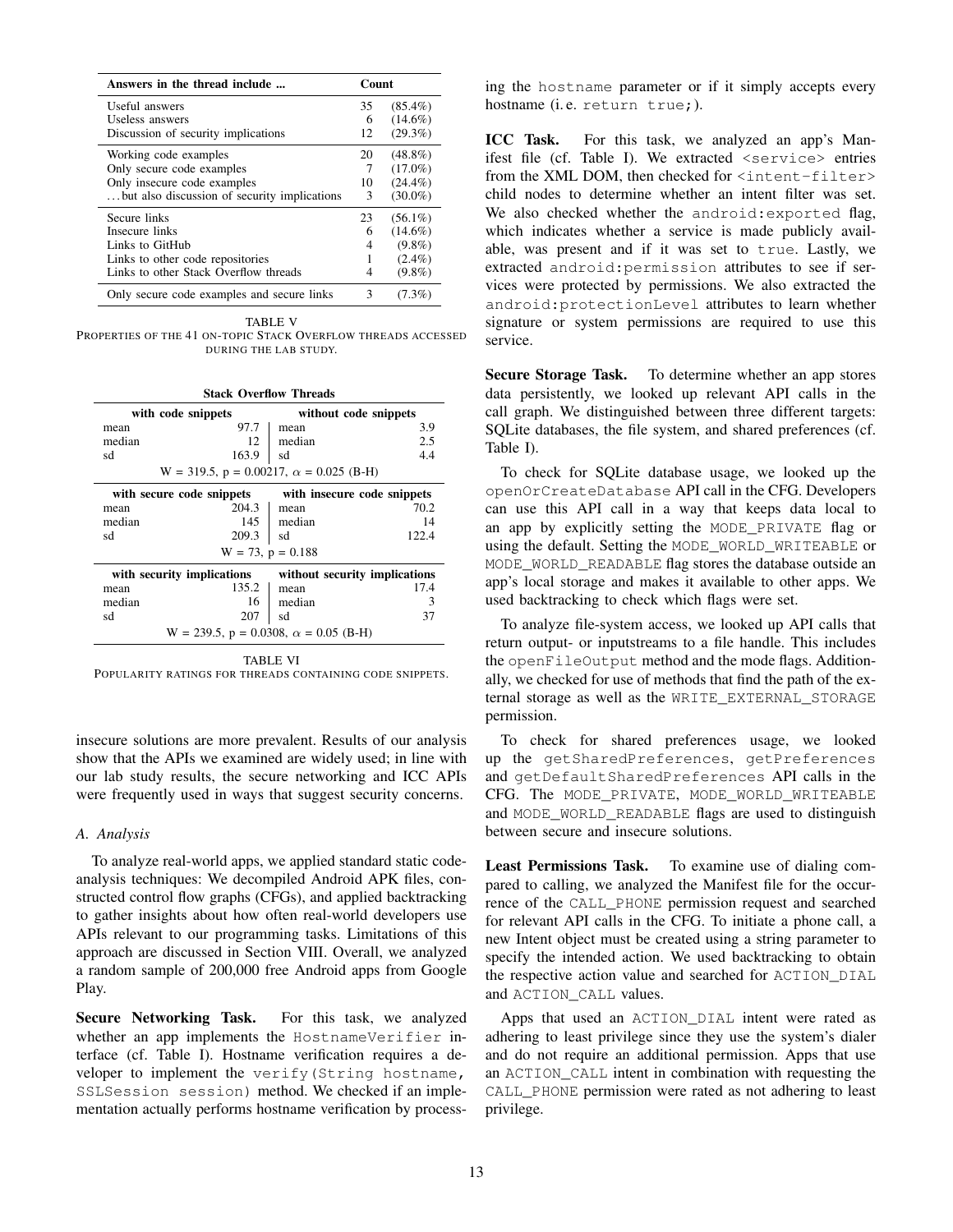| <b>Secure Networking Task</b><br>broken hostname verifier |   |         |
|-----------------------------------------------------------|---|---------|
|                                                           |   |         |
|                                                           | O | 19,520  |
| alternative hostname verification                         |   | 214     |
| <b>ICC Task</b>                                           |   |         |
| service                                                   |   | 42,193  |
| intent filter                                             | O | 8.133   |
| exported=true                                             | O | 3,796   |
| permission                                                |   | 3,827   |
| permission, signature                                     |   | 86      |
| permission, signature or system                           |   | 15      |
| <b>Secure Storage Task</b>                                |   |         |
| filesystem, private                                       |   | 120,834 |
| filesystem, public                                        |   | 34,183  |
| database, private                                         |   | 4,471   |
| database, public                                          | O | 154     |
| shared preferences, private                               |   | 130,408 |
| shared preferences, public                                | റ | 17,848  |
| <b>Least Permissions Task</b>                             |   |         |
| dial, permission                                          | O | 3,907   |
| dial, no permission                                       |   | 48,832  |
| call, permission                                          |   | 5,336   |
| call, no permission                                       |   | 6,157   |

TABLE VII RESULTS OF STATICALLY ANALYSING A RANDOM SAMPLE OF 200,000 ANDROID APPS.

# *B. Results*

Table [VII](#page-13-1) summarizes the results of our real-world app analysis, which are further detailed below.

Secure Networking Task. We identified 19,734 apps that implement their own hostname verifier. Of those apps, 19,520 apps (98.9%) implement it in a way that accepts any hostname, i.e. they effectively turn off hostname verification and make their apps vulnerable to active Man-In-The-Middle attacks. Only the remaining 214 apps (0.1%) implement alternative hostname verification strategies. Although the limitations of static code anlaysis prevent us from assessing whether these implementations meet the programmers' expectations, we score them as secure compared to hostname verifiers that simply accept every hostname.

ICC Task. 42,193 apps implemented their own services. Of those, 15,857 (37.6%) configured a non-default access policy for their services by setting respective properties in the Manifest file. 11,929 (75.2%) of those apps use intent filters or set the exported=true flag, which weakens security. 3,928 (24.8%) of those apps configured their services to that an entity must have a permission in order to launch the service or bind to it. Only 101 apps required an entity to have a permission of the same developer or a system permission.

Secure Storage Task. 155,017 apps implemented filesystem access. Of those, 34,183 (22.1%) access files on external storage or write to the internal storage

with MODE\_WORLD\_READABLE/WRITEABLE. However, 120,834 (77.9%) only access files on internal storage with MODE PRIVATE. Similar numbers can be seen with shared preferences, where 130,408 (88.0%) apps out of 148,256 use MODE PRIVATE and 17,848 (12.0%) use a publicly accessible mode. SQLite databases are not very common among our dataset, but 4471 out of 4625 (96.7%) also use a private mode and only 154 (3.3%) a public mode.

<span id="page-13-1"></span>Least Permissions Task. Overall we identified 64,232 apps that use intents to make phone calls. Of those apps 52,739 (82.1%) use the ACTION\_DIAL action for that purpose. Interestingly 3,907 (7.4%) of those apps request the CALL\_PHONE permission although ACTION\_DIAL does not require a dedicated permission. The remaining 11,493 (17.9%) apps use the ACTION\_CALL action which requires the CALL\_PHONE permission to be requested by the developer. Of those apps,  $6,157$  (53.6%) do not request the CALL PHONE permission and hence might crash if the ACTION\_CALL intent is called.

# *C. Discussion*

We found that 187,291 (93.6%) of the randomly chosen 200,000 apps we analyzed in our study used at least one of the APIs we used in our programming tasks, suggesting that our laboratory study includes programming tasks that real-world developers encounter. Interestingly, for the secure storage and least privilege tasks, most apps implement the more secure solutions. In contrast, for the secure networking and ICC tasks, we found more insecure solutions. This mirrors the results of our lab study (cf. Section [V\)](#page-6-0). This analysis provides additional concrete evidence for the relevance and the results of our lab study.

#### VIII. LIMITATIONS

<span id="page-13-0"></span>As with most studies of this type, our work has several limitations.

First, the response rate for our online developer survey was very low, as might be expected from sending unsolicited emails to prospective participants. This may introduce some selfselection bias, but we have no reason to believe a priori that those who responded differ meaningfully in terms of security knowledge or resource usage from those who did not.

Our lab study created an artificial scenario—working within a tight time limit, with unfamiliar starter code—which may have impacted participants' ability to complete tasks correctly and securely. Similarly, the artificial nature of study participation may have reduced participants' incentives to consider security. In addition, a majority of our lab participants were students rather than professional developers, and overall the lab participants were more formally educated than the developers in our online survey, which may limit the generalizability of our results somewhat. The professionals in the study performed slightly but not significantly better than the non-professionals in functional correctness, but not in security. All of these issues, however, were present across conditions, suggesting that comparisons among conditions are valid. We also hoped that the time limit would partially emulate the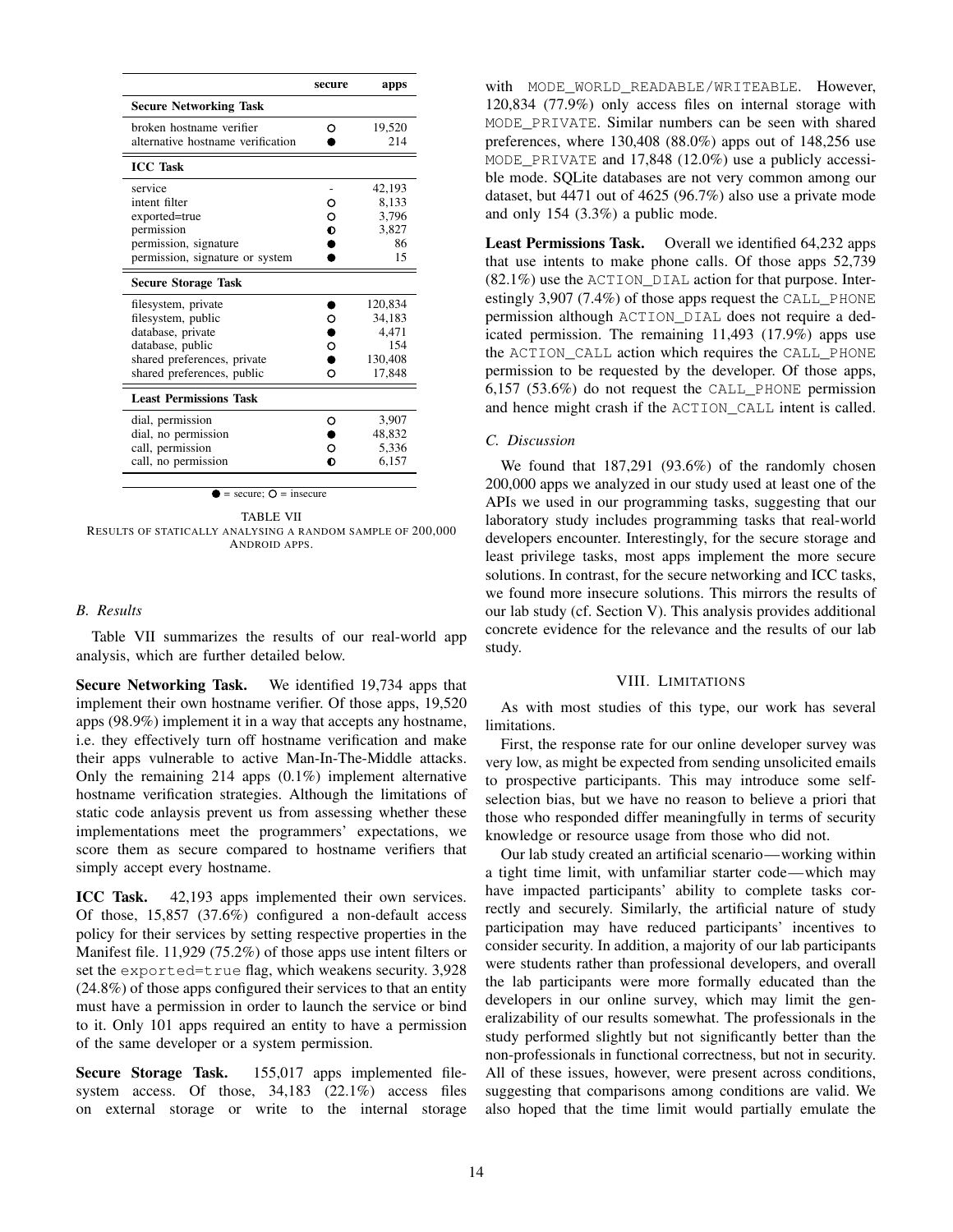pressure professional developers feel to bring apps to market quickly rather than focus on writing the best possible software.

Our analysis of Stack Overflow threads is limited to only those accessed by our lab study participants; threads on other topics may exhibit different properties. In addition, our manual coding process was somewhat subjective. Nonetheless, we believe this analysis provides a useful glimpse into the broader characteristics of Stack Overflow as a resource.

The static code analysis we conducted has several limitations. Although we performed reachability analyses for all API calls, an inherent limitation of static code analysis is that we still might have included code paths that are not executed. For the ICC task, it is possible that some services we marked as insecure were made publicly available deliberately rather than by mistake; however, the official Android documentation [7](#page-14-2) discourages the use of intent filters for security reasons. Hence, while we may have some false positives, our results do suggest at minimum a violation of best practices. A similar limitation applies to the storage task: while some uses of external storage are necessary or deliberate, this also represents a risky violation of best practices  $8$  that can lead to unexpected disclosures of personal information [\[35\]](#page-15-40).

## IX. DISCUSSION

<span id="page-14-1"></span>In the past, anecdotal evidence has suggested that the resources Android developers use when programming directly affect the security and privacy properties of the apps they make. In this paper, we present the first systematic investigation of this theory by approaching the problem of how programming resources affect Android developers' securityand privacy-relevant decisions from several different angles. We conducted a 295-person online survey about the resources developer use, both in general and specifically for securityrelevant problems. Based on results from this survey, we then conducted a 54-person lab study directly exploring the impact of resource choice on both functional correctness and security. To provide context for these studies, we manually analyzed the security characteristics of the Stack Overflow posts our participants accessed and automatically analyzed how the APIs we tested in the lab are used in 200,000 randomly sampled apps from the Google Play market.

When combined, results from these varied analyses suggest several interesting conclusions:

- Real-world Android developers use Stack Overflow (and other Q&A communities) as a major resource for solving programming problems, including security- and privacyrelevant problems.
- Other resources, such as official Android API documentation, do not provide the same degree of quickly understandable, directly applicable assistance. Our results suggest that using Stack Overflow helps Android developers to arrive at functional solutions more quickly than with other resources.
- Participants who were given free choice of resources tended to visit both the official documentation and Stack

<span id="page-14-3"></span><span id="page-14-2"></span><sup>7</sup>Cf. <http://developer.android.com/guide/components/intents-filters.html> <sup>8</sup>Cf. <http://developer.android.com/guide/topics/data/data-storage.html>

Overflow, but their performance in both functional correctness and security was more similar to participants in the Stack Overflow condition.

- Because Stack Overflow contains many insecure answers, Android developers who rely on this resource are likely to create less secure code. Access to quick solutions via a Q&A community may also inhibit developers' security thinking or reduce their focus on security.
- Code relevant to the tasks we explored can be found in 93.6% of the apps we sampled. Many of these apps exhibit similar security patterns to those observed in our lab study.

Few participants in our study explicitly mentioned security or used it as a search term when accessing resources. While this may be partially a function of our artificial environment, when combined with prior research and anecdotal evidence, this suggests that security remains at best a secondary concern for many real-world developers [\[2\]](#page-15-20), [\[18\]](#page-15-5). This underscores the need for both APIs and informational resources that promote security even when developers are not thinking about it directly.

Android developers are unlikely to give up using resources that help them quickly address their immediate problems. Therefore, it is critical to develop documentation and resources that combine the usefulness of forums like Stack Overflow with the security awareness of books or official API documents. One approach might involve rewriting API documents to be more usable, e.g. by adding secure and functional code examples. Another might be to develop a separate programming-answers site in which experts address popular questions, perhaps initially drawn from other forums, in a security-sensitive manner. Alternatively, Stack Overflow could add a mechanism for explicitly rating the security of provided answers and weighting those rated secure more heavily in search results and thread ordering. Further research is needed to develop and evaluate solutions to help prevent inexperienced or overwhelmed mobile developers from making critical mistakes that put their users at risk.

#### ACKNOWLEDGEMENTS

The authors would like to thank Sven Bugiel, Andrew Lui, and Yichen Qian for their support in the lab study, Marten Oltrogge for his contribution to the static analysis, Joseph Smith and Jennifer DeSimone for helping us navigate the IRB requirements for an international study, and all of the developers and/or students who kindly participated in our study. This work was supported in part by the German Ministry for Education and Research (BMBF) through funding for the Center for IT-Security, Privacy and Accountability (CISPA), and by the U.S. Department of Commerce, National Institute for Standards and Technology, under Cooperative Agreement 70NANB15H330.

#### **REFERENCES**

<span id="page-14-0"></span>[1] K. W. Y. Au, Y. F. Zhou, Z. Huang, and D. Lie. PScout: Analyzing the Android Permission Specification. In *Proc. 19th ACM Conference on Computer and Communication Security (CCS'12)*. ACM, 2012.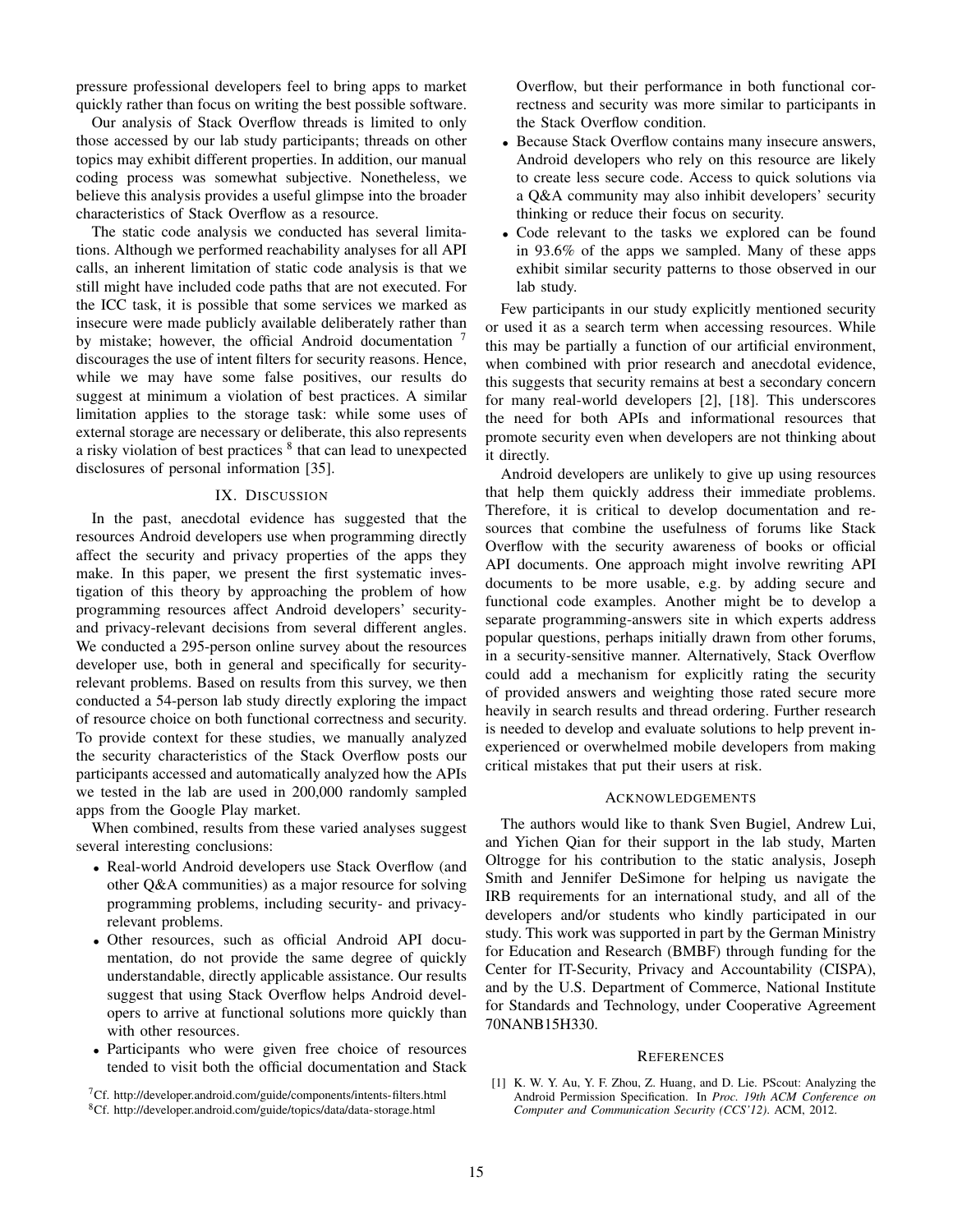- <span id="page-15-20"></span>[2] R. Balebako and L. F. Cranor. Improving App Privacy: Nudging App Developers to Protect User Privacy. *IEEE Security & Privacy*, 12(4):55– 58, 2014.
- <span id="page-15-18"></span>[3] R. Balebako, A. Marsh, J. Lin, and J. Hong. The Privacy and Security Behaviors of Smartphone App Developers. In *Workshop on Usable Security (USEC'14)*, 2014.
- <span id="page-15-27"></span>[4] A. Baltadzhieva and G. Chrupala. Question Quality in Community Question Answering Forums: A Survey. *SIGKDD Explorations*, 17(1):8– 13, 2015.
- <span id="page-15-22"></span>[5] A. Barua, S. W. Thomas, and A. E. Hassan. What Are Developers Talking About? An Analysis of Topics and Trends in Stack Overflow. *Empirical Software Engineering*, 19(3):619–654, 2012.
- <span id="page-15-23"></span>[6] B. Bazelli, A. Hindle, and E. Stroulia. On the Personality Traits of StackOverflow Users. In *Software Maintenance (ICSM), 2013 29th IEEE International Conference on*. IEEE, 2013.
- <span id="page-15-39"></span>[7] K. P. Burnham. Multimodel Inference: Understanding AIC and BIC in Model Selection. *Sociological Methods & Research*, 33(2):261–304, 2004.
- <span id="page-15-1"></span>[8] E. Y. Chen, Y. Pei, S. Chen, Y. Tian, R. Kotcher, and P. Tague. OAuth Demystified for Mobile Application Developers. In *Proc. 21st ACM Conference on Computer and Communication Security (CCS'14)*. ACM, 2014.
- <span id="page-15-2"></span>[9] E. Chin, A. P. Felt, K. Greenwood, and D. Wagner. Analyzing Interapplication Communication in Android. In *Proc. 9th International Conference on Mobile Systems, Applications, and Services (MobiSys'11)*. ACM, 2011.
- <span id="page-15-36"></span>[10] L. F. Cranor. A Framework for Reasoning About the Human in the Loop. In *Proc. 1st Conference on Usability, Psychology, and Security (UPSEC'08)*, 2008.
- <span id="page-15-3"></span>[11] M. Egele, D. Brumley, Y. Fratantonio, and C. Kruegel. An Empirical Study of Cryptographic Misuse in Android Applications. In *Proc. 20th ACM Conference on Computer and Communication Security (CCS'13)*. ACM, 2013.
- <span id="page-15-35"></span>[12] N. Elenkov. *Android Security Internals*. No Starch Press, 2015.
- <span id="page-15-17"></span>[13] W. Enck, P. Gilbert, B. G. Chun, L. P. Cox, J. Jung, P. McDaniel, and A. N. Sheth. TaintDroid: An Information-flow Tracking System for Realtime Privacy Monitoring on Smartphones. In *Proc. 9th Usenix Symposium on Operating Systems Design and Implementation (OSDI'10)*. USENIX Association, 2010.
- <span id="page-15-4"></span>[14] W. Enck, D. Octeau, P. McDaniel, and S. Chaudhuri. A Study of Android Application Security. In *Proc. 20th Usenix Security Symposium (SEC'11)*. USENIX Association, 2011.
- [15] S. Fahl, S. Dechand, H. Perl, F. Fischer, J. Smrcek, and M. Smith. Hey, NSA: Stay Away from my Market! Future Proofing App Markets against Powerful Attackers. In *Proc. 21st ACM Conference on Computer and Communication Security (CCS'14)*. ACM, 2014.
- <span id="page-15-14"></span>[16] S. Fahl, M. Harbach, T. Muders, L. Baumgärtner, B. Freisleben, and M. Smith. Why Eve and Mallory Love Android: An Analysis of Android SSL (in)Security. In *Proc. 19th ACM Conference on Computer and Communication Security (CCS'12)*. ACM, Oct. 2012.
- [17] S. Fahl, M. Harbach, M. Oltrogge, T. Muders, and M. Smith. Hey, You, Get Off of My Clipboard. In *Financial Cryptography and Data Security*, volume 7859, pages 144–161. Springer, 2013.
- <span id="page-15-5"></span>[18] S. Fahl, M. Harbach, H. Perl, M. Koetter, and M. Smith. Rethinking SSL Development in an Appified World. In *Proc. 20th ACM Conference on Computer and Communication Security (CCS'13)*. ACM, 2013.
- <span id="page-15-37"></span>[19] S. Garfinkel and H. R. Lipford. Usable security: History, themes, and challenges. *Synthesis Lectures on Information Security, Privacy, and Trust*, 5(2):1–124, 2014.
- <span id="page-15-15"></span>[20] M. Georgiev, S. Iyengar, S. Jana, R. Anubhai, D. Boneh, and V. Shmatikov. TThe Most Dangerous Code in the World: Validating SSL Certificates in Non-browser Software. In *Proc. 19th ACM Conference on Computer and Communication Security (CCS'12)*. ACM, 2012.
- <span id="page-15-21"></span>[21] S. Jain and J. Lindqvist. Should I Protect You? Understanding Developers' Behavior to Privacy-Preserving APIs. In *Workshop on Usable Security (USEC'14)*, 2014.
- <span id="page-15-28"></span>[22] J. Jeon, K. K. Micinski, J. A. Vaughan, A. Fogel, N. Reddy, J. S. Foster, and T. Millstein. Dr. Android and Mr. Hide: Fine-grained Permissions in Android Applications. In *Proc. 2nd ACM CCS Workshop on Security and Privacy in Mobile Devices (SPSM'12)*. ACM, 2012.
- <span id="page-15-34"></span>[23] S. Komatineni and D. MacLean. *Pro Android 4*. Apress, 2012.
- <span id="page-15-19"></span>[24] P. G. Leon, L. F. Cranor, A. M. McDonald, and R. McGuire. Token Attempt: The Misrepresentation of Website Privacy Policies Through the Misuse of P3P Compact Policy Tokens. In *Proc. 9th Annual ACM Workshop on Privacy in the Electronic Society (WPES '10)*. ACM, 2010.
- <span id="page-15-30"></span>[25] M. Linares-Vásquez, G. Bavota, M. Di Penta, R. Oliveto, and D. Poshyvanyk. How Do API Changes Trigger Stack Overflow Discussions? A Study on the Android SDK. In *Proc. 22nd International Conference on Program Comprehension (ICPC '14)*. ACM, 2014.
- <span id="page-15-6"></span>[26] L. Lu, Z. Li, Z. Wu, W. Lee, and G. Jiang. Chex: Statically Vetting Android Apps for Component Hijacking Vulnerabilities. In *Proc. 19th ACM Conference on Computer and Communication Security (CCS'12)*. ACM, 2012.
- <span id="page-15-24"></span>[27] D. Movshovitz-Attias, Y. Movshovitz-Attias, P. Steenkiste, and C. Faloutsos. Analysis of the Reputation System and User Contributions on a Question Answering Website: StackOverflow. In *Proc. 2013 IEEE/ACM International Conference on Advances in Social Networks Analysis and Mining (ASONAM'13)*. IEEE, 2013.
- <span id="page-15-33"></span>[28] S. Nadi, S. Krüger, M. Mezini, and E. Bodden. "Jumping Through Hoops": Why do Java Developers Struggle With Cryptography APIs? In *Proc. 37th IEEE International Conference on Software Engineering (ICSE'15)*, May 2016.
- <span id="page-15-7"></span>[29] M. Oltrogge, Y. Acar, S. Dechand, M. Smith, and S. Fahl. To Pin or Not to Pin—Helping App Developers Bullet Proof Their TLS Connections. In *Proc. 24th USENIX Security Symposium (SEC'15)*. USENIX Association, 2015.
- <span id="page-15-16"></span>[30] L. Onwuzurike and E. De Cristofaro. Danger is My Middle Name: Experimenting with SSL Vulnerabilities in Android Apps. In *Proc. 8th ACM Conference on Security & Privacy in Wireless and Mobile Networks (WiSec'15)*. ACM, 2015.
- <span id="page-15-8"></span>[31] S. Poeplau, Y. Fratantonio, A. Bianchi, C. Kruegel, and G. Vigna. Execute This! Analyzing Unsafe and Malicious Dynamic Code Loading in Android Applications. In *Proc. 21st Annual Network and Distributed System Security Symposium (NDSS'14)*. The Internet Society, 2014.
- <span id="page-15-29"></span>[32] L. Ponzanelli, A. Mocci, A. Bacchelli, and M. Lanza. Understanding and Classifying the Quality of Technical Forum Questions. In *Proc. 14th International Conference on Quality Software (QSIC'14)*. IEEE, 2014.
- <span id="page-15-9"></span>[33] A. Porter Felt, E. Chin, S. Hanna, D. Song, and D. Wagner. Android Permissions Demystified. In *Proc. 18th ACM Conference on Computer and Communication Security (CCS'11)*. ACM, 2011.
- <span id="page-15-10"></span>[34] A. Porter Felt, H. J. Wang, A. Moshchuk, S. Hanna, and E. Chin. Permission Re-Delegation: Attacks and Defenses. In *Proc. 20th Usenix Security Symposium (SEC'11)*. USENIX Association, 2011.
- <span id="page-15-40"></span>[35] S. Son, D. Kim, and V. Shmatikov. What Mobile Ads Know About Mobile Users. In *Proc. 23rd Annual Network and Distributed System Security Symposium (NDSS'16)*. The Internet Society, 2016.
- <span id="page-15-11"></span>[36] D. Sounthiraraj, J. Sahs, G. Greenwood, Z. Lin, and L. Khan. SMV-Hunter: Large Scale, Automated Detection of SSL/TLS Man-in-the-Middle Vulnerabilities in Android Apps. In *Proc. 21st Annual Network and Distributed System Security Symposium (NDSS'14)*. The Internet Society, 2014.
- <span id="page-15-0"></span>[37] The Internet Society. Internet Society Global Internet Report 2015. [http://www.internetsociety.org/globalinternetreport/assets/](http://www.internetsociety.org/globalinternetreport/assets/download/IS_web.pdf) [download/IS\\_web.pdf,](http://www.internetsociety.org/globalinternetreport/assets/download/IS_web.pdf) 2015.
- <span id="page-15-25"></span>[38] C. Treude, O. Barzilay, and M. A. Storey. How Do Programmers Ask and Answer Questions on the Web? (NIER Track). In *Proc. 33rd International Conference on Software Engineering (ICSE'11)*, 2011.
- [39] B. Vasilescu, A. Capiluppi, and A. Serebrenik. Gender, Representation and Online Participation: A Quantitative Study of StackOverflow. In *Proc. 2012 International Conference on Social Informatics (SocialInformatics)*. IEEE, 2012.
- <span id="page-15-26"></span>[40] S. Wang, D. Lo, and L. Jiang. An Empirical Study on Developer Interactions in StackOverflow. In *Proc. 28th Annual ACM Symposium on Applied Computing (SAC'13)*. ACM, 2013.
- <span id="page-15-31"></span>[41] W. Wang and M. W. Godfrey. Detecting API Usage Obstacles: A Study of iOS and Android Developer Questions. In *Proc. 10th Working Conference on Mining Software Repositories (MSR'13)*. IEEE, 2013.
- <span id="page-15-32"></span>[42] W. Wang, H. Malik, and M. W. Godfrey. Recommending posts concerning api issues in developer q&a sites. In *Proc. 12th Working Conference on Mining Software Repositories (MSR '15)*. IEEE, 2015.
- <span id="page-15-12"></span>[43] X. Wei, L. Gomez, I. Neamtiu, and M. Faloutsos. Permission Evolution in the Android Ecosystem. In *Proc. 28th Annual Computer Security Applications Conference (ACSAC'12)*. ACM, 2012.
- <span id="page-15-13"></span>[44] L. Wu, M. Grace, Y. Zhou, C. Wu, and X. Jiang. The Impact of Vendor Customizations on Android Security. In *Proc. 20th ACM Conference on Computer and Communication Security (CCS'13)*. ACM, 2013.
- <span id="page-15-38"></span>[45] Y. Xie and D. Powers. *Statistical Methods for Categorical Data Analysis*. Emerald, 2008.